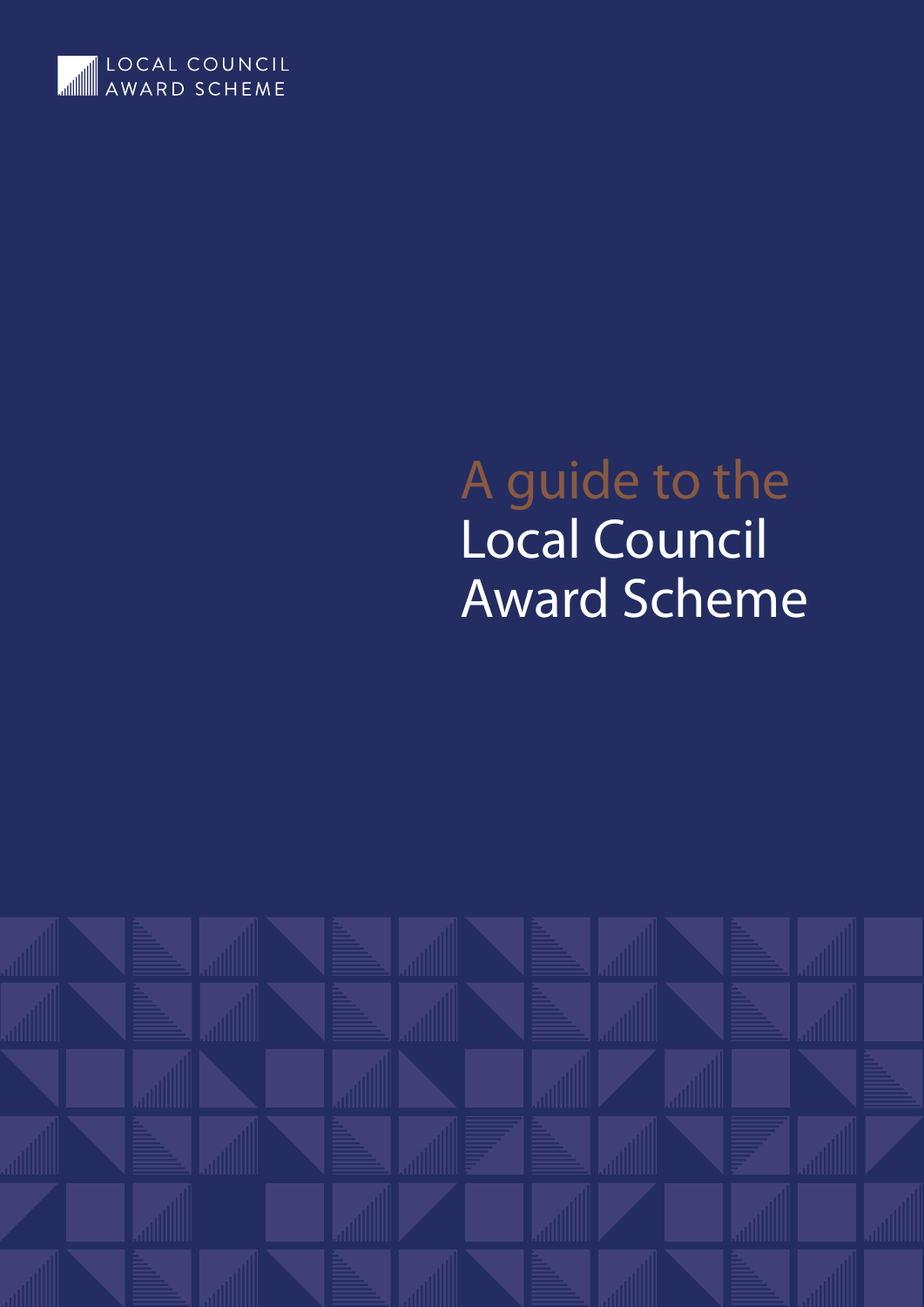Published by the National Association of Local Councils (NALC) on behalf of the Improvement and Development Board (IDB).

For further information on the Improvement and Development Board, please contact either:

The National Association of Local Councils 109 Great Russell Street London WC1B 3LD Tel: 0207 637 1865 | www.nalc.gov.uk

The Society of Local Council Clerks (SLCC) 8 The Crescent Taunton Somerset TA1 4EA Tel: 01823 253646 | www.slcc.co.uk

Every effort has been made to ensure that the contents of this publication are correct at time of printing. The Improvement and Development Board cannot accept responsibility for errors, omission and changes to information subsequent to printing.

© Improvement and Development Board 2015. All rights reserved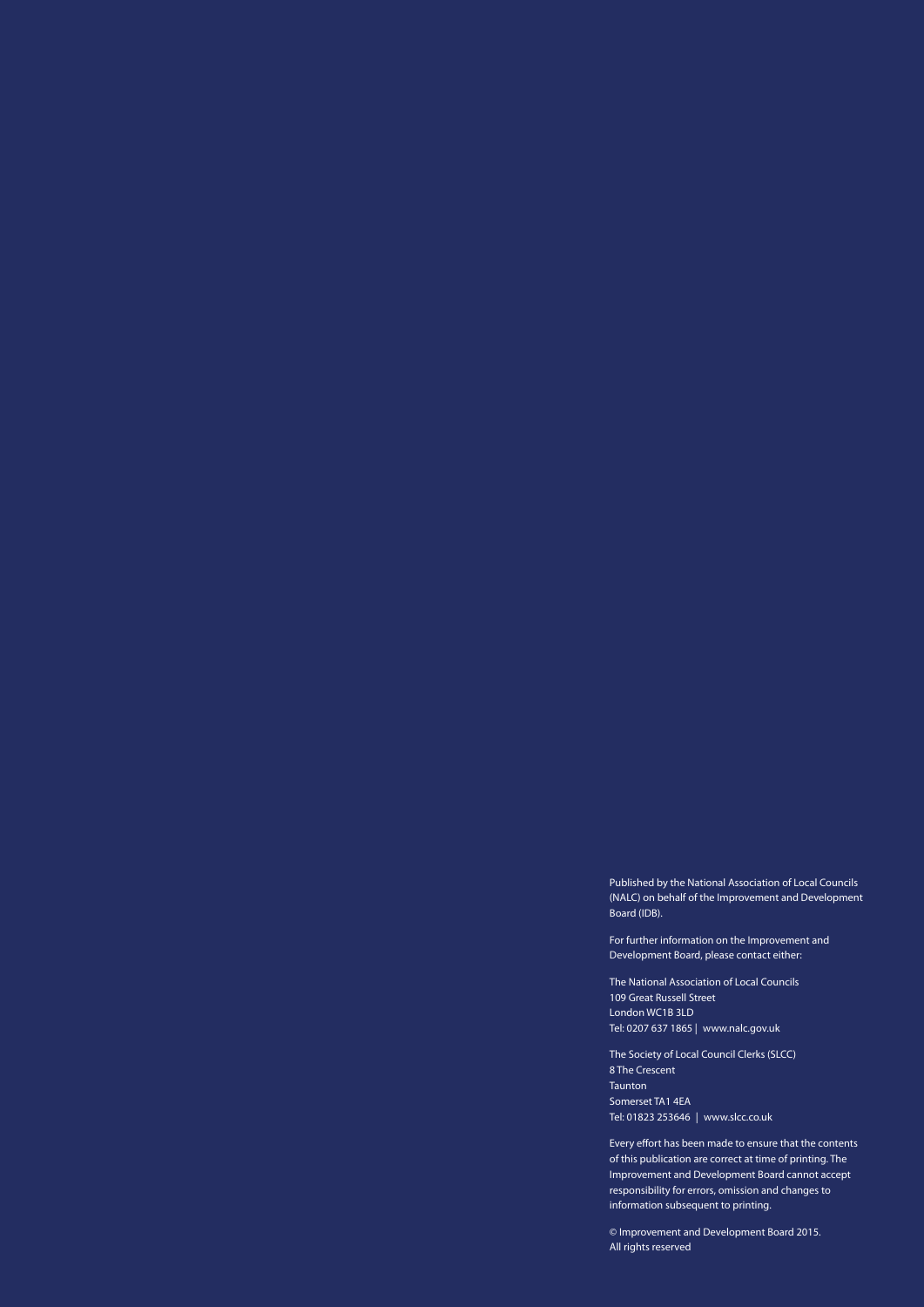## The Local Council Award Scheme exists to celebrate the successes of the very best local councils, and to provide a framework to support all local councils to meet their full potential.

All local councils want to serve their local communities and make a real difference to the lives of the people that live there. The scheme offers councils the opportunity to show that they meet the standards set by the sector, assessed by their peers, and to put in place the conditions for continued improvement.

The Award Scheme has been designed to both provide the tools and encouragement to those councils at the beginning of their improvement journeys, as well as promoting and recognising councils that are at the cutting edge of the sector. It is only through the sector working together to share best practice, drive up standards and supporting those who are committed to improving their offer to their communities that individual councils and the sector as a whole will reach its full potential.

The scheme was created in 2014 and is managed on behalf of local councils by the Improvement and Development Board (IDB).

Councils can apply for an award at one of three levels:

The Foundation Award demonstrates that a council meets the minimum requirements for operating lawfully and according to standard practice.

The Quality Award demonstrates that a council achieves good practice in governance, community engagement and council improvement.

The Quality Gold Award demonstrates that a council is at the forefront of best practice and achieves excellence in governance, community leadership and council development.

The scheme sets out criteria to meet at each level covering selected aspects of the council's work. Councils can seek to progress through the tiers over time thereby raising standards. Councils of any size can aspire to an award appropriate for their budget and level of activity.

To support transparency, councils achieving an award at any level must use an online facility for publishing documents and information. In all instances the council confirms that the required documents, information and conditions are in place (whether published or not) by resolution in public at a full council meeting. For Quality Gold, councils also provide statements for submission to the panel demonstrating excellence in their activities. The panel may ask for additional information to check the accuracy of claims.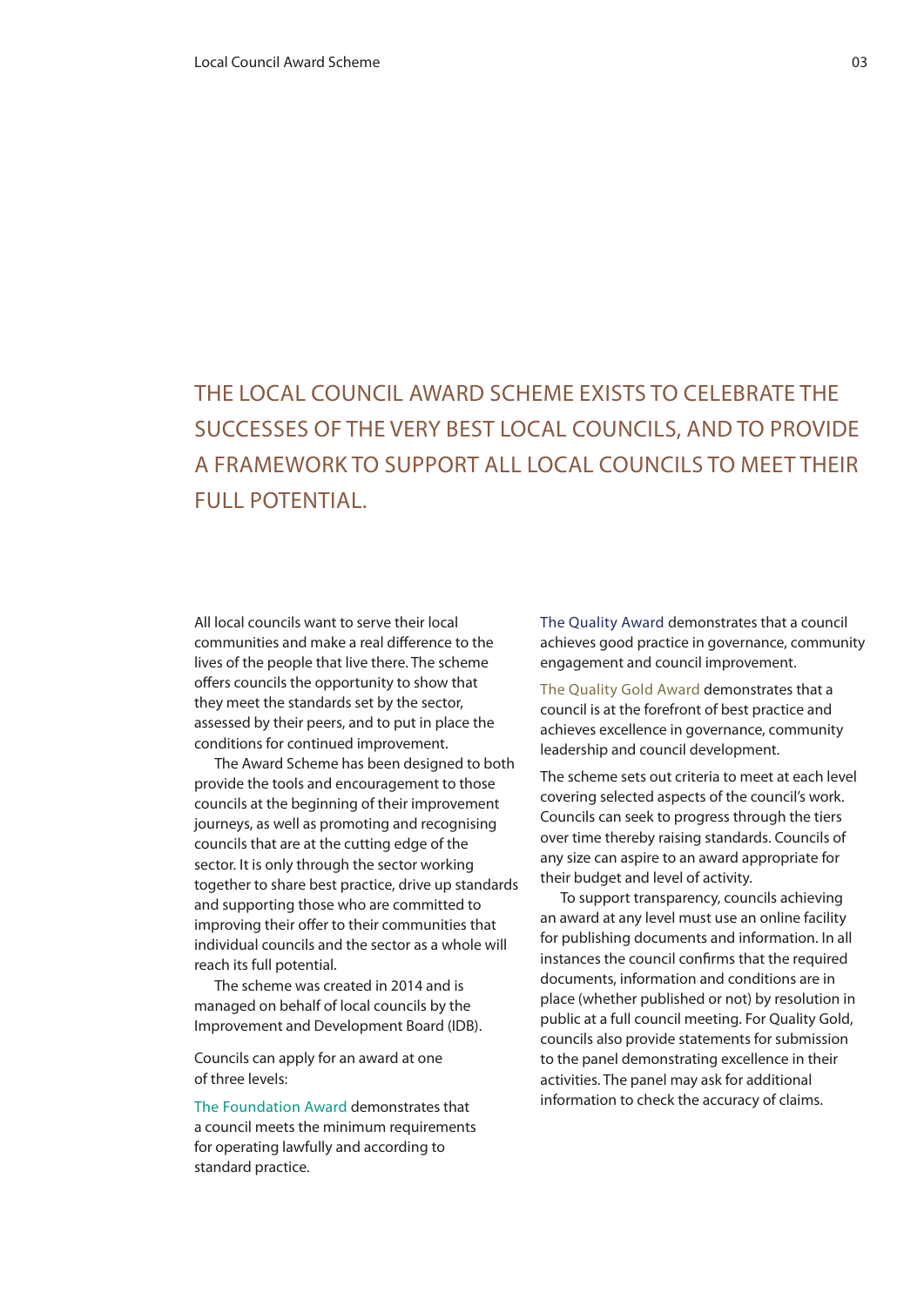## **CONTENTS**

#### 06 AWARD C

This section sets out in brief what is required for each award and then explains in more detail the evidence that the accreditation panel is looking for. Councils should find this additional guidance helpful in identifying what is required.

#### 18 ACCREDITATION PROC

The Local Council Award Scheme is a form of peer review. Councils are reviewed by experienced peers through the work of an accreditation panel.

The aim of this accreditation process is to be as simple, efficient and flexible as possible. It also seeks to ensure that every council that wishes to take part in the scheme is able to, and is assessed in a reasonably consistent way.

This section outlines guidance for County Associations (CALCs) managing the process for accreditation. These are not strict rules, and CALCs can tailor this to local need in consultation with NALC.

#### 21 FE

There are two fees:

- A registration fee paid to the NALC
- An accreditation fee paid to the organisation responsible for administering the local or regional accreditation process.

#### Evaluation and improvement

22 The aim of the evaluation and improvement process is to allow the sector to feel ownership of the scheme, and to see the scheme changing to meet the feedback and needs expressed by the sector. This section outlines the evaluation and improvement process that will allow the scheme to be dynamic and respond over time to changes in the sector, national policy and other relevant issues.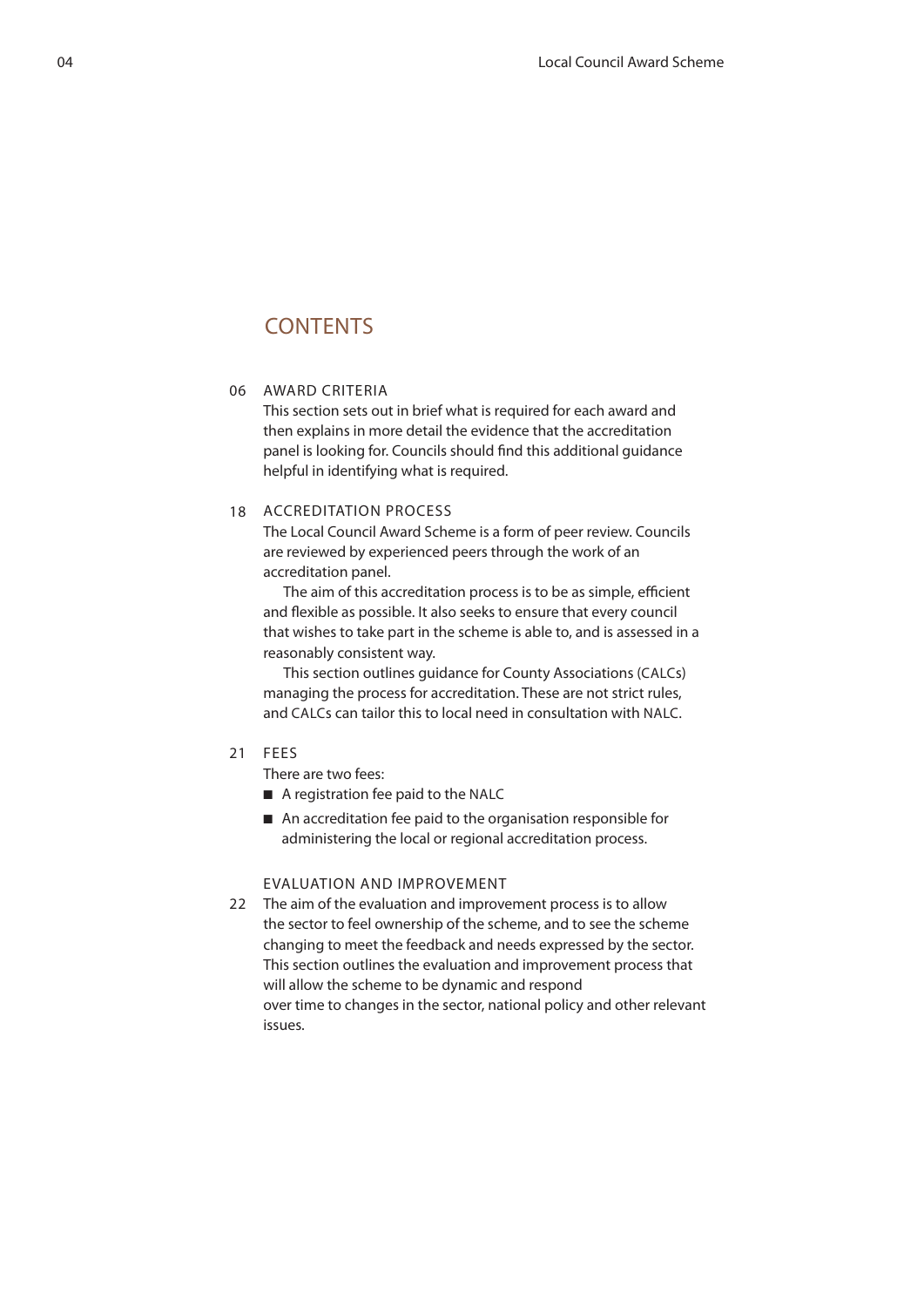# A council can register to take part in the Local Council Award Scheme by visiting www.nalc.gov.uk/our-work/local-council-award-**SCHEME**

The step by step process for applying to the Award Scheme can be found in the Accreditation Process section on page 18.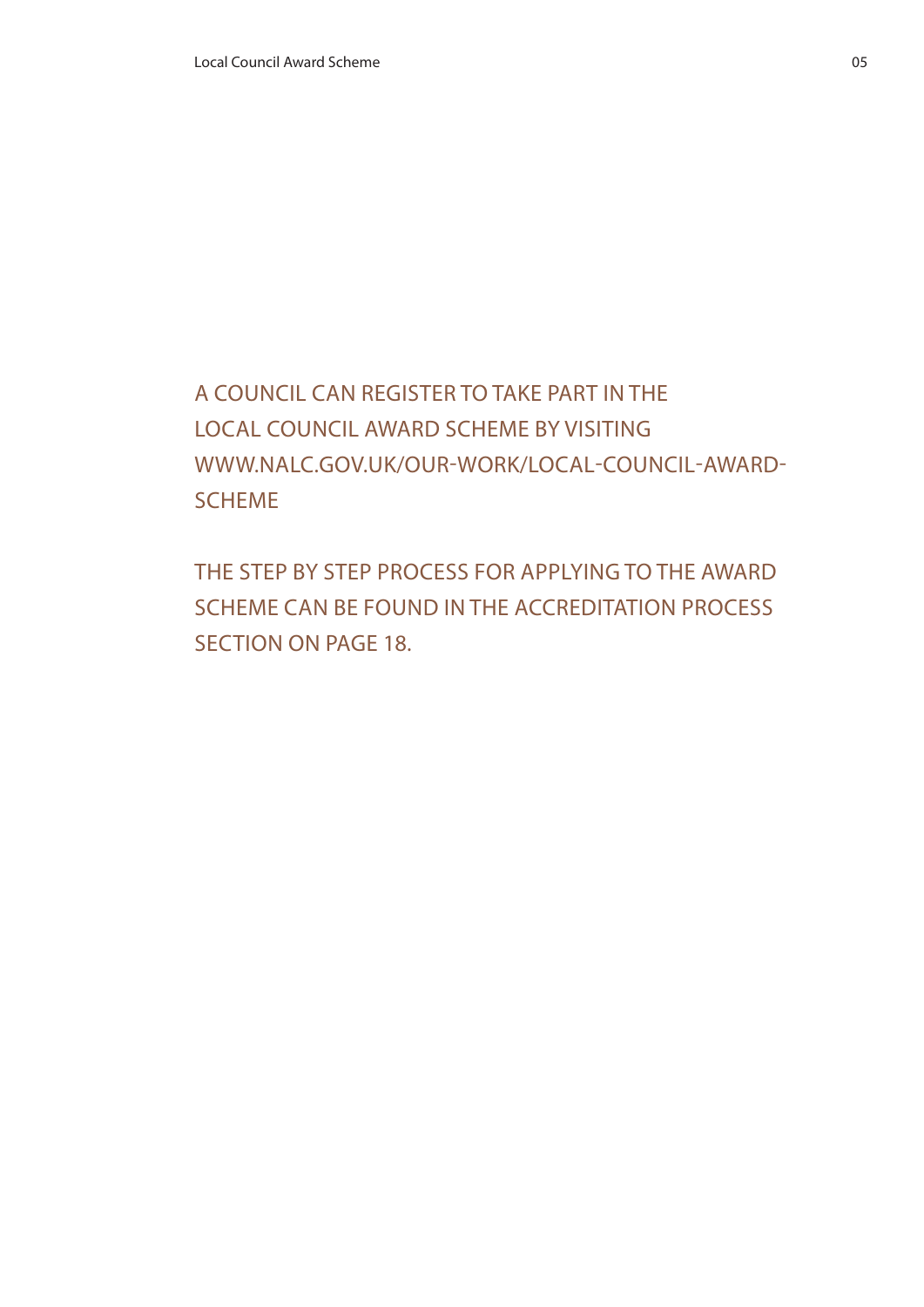To achieve a Foundation Award a council demonstrates that it has the minimum documentation and information in place for operating lawfully and according to standard practice. The council also has policies for training councillors and officers and is building a foundation for improvement and development.

The council confirms by resolution at a full council meeting that it publishes online:

| <b>GOVERNANCE</b>                                                                                                          | <b>COMMUNITY</b>                                                                                    | <b>DEVELOPMENT</b>                                                                                                 |
|----------------------------------------------------------------------------------------------------------------------------|-----------------------------------------------------------------------------------------------------|--------------------------------------------------------------------------------------------------------------------|
| Criteria demonstrating good<br>governance in managing the<br>business and finances of<br>a council                         | Criteria representing a council's<br>role in the community and how it<br>engages with the community | Criteria representing council<br>improvement through the<br>management and development<br>of staff and councillors |
| Its standing orders and financial<br>regulations                                                                           | Council contact details and councillor<br>information in line with the<br><b>Transparency Code</b>  |                                                                                                                    |
| Its Code of Conduct and a link to<br>councillors' registers of interests                                                   | Its action plan for the current year                                                                |                                                                                                                    |
| Its publication scheme                                                                                                     | Evidence of consulting the<br>community                                                             |                                                                                                                    |
| Its last annual return                                                                                                     | Publicity advertising council activities                                                            |                                                                                                                    |
| <b>Transparent information about</b><br>council payments                                                                   | Evidence of participating in town and<br>country planning                                           |                                                                                                                    |
| A calendar of all meetings including<br>the annual meeting of electors                                                     |                                                                                                     |                                                                                                                    |
| Minutes for at least one year of full<br>council meetings and (if relevant)<br>all committee and sub-committee<br>meetings |                                                                                                     |                                                                                                                    |
| <b>Current agendas</b>                                                                                                     |                                                                                                     |                                                                                                                    |
| The budget and precept information<br>for the current or next financial year                                               |                                                                                                     |                                                                                                                    |
| Its complaints procedure                                                                                                   |                                                                                                     |                                                                                                                    |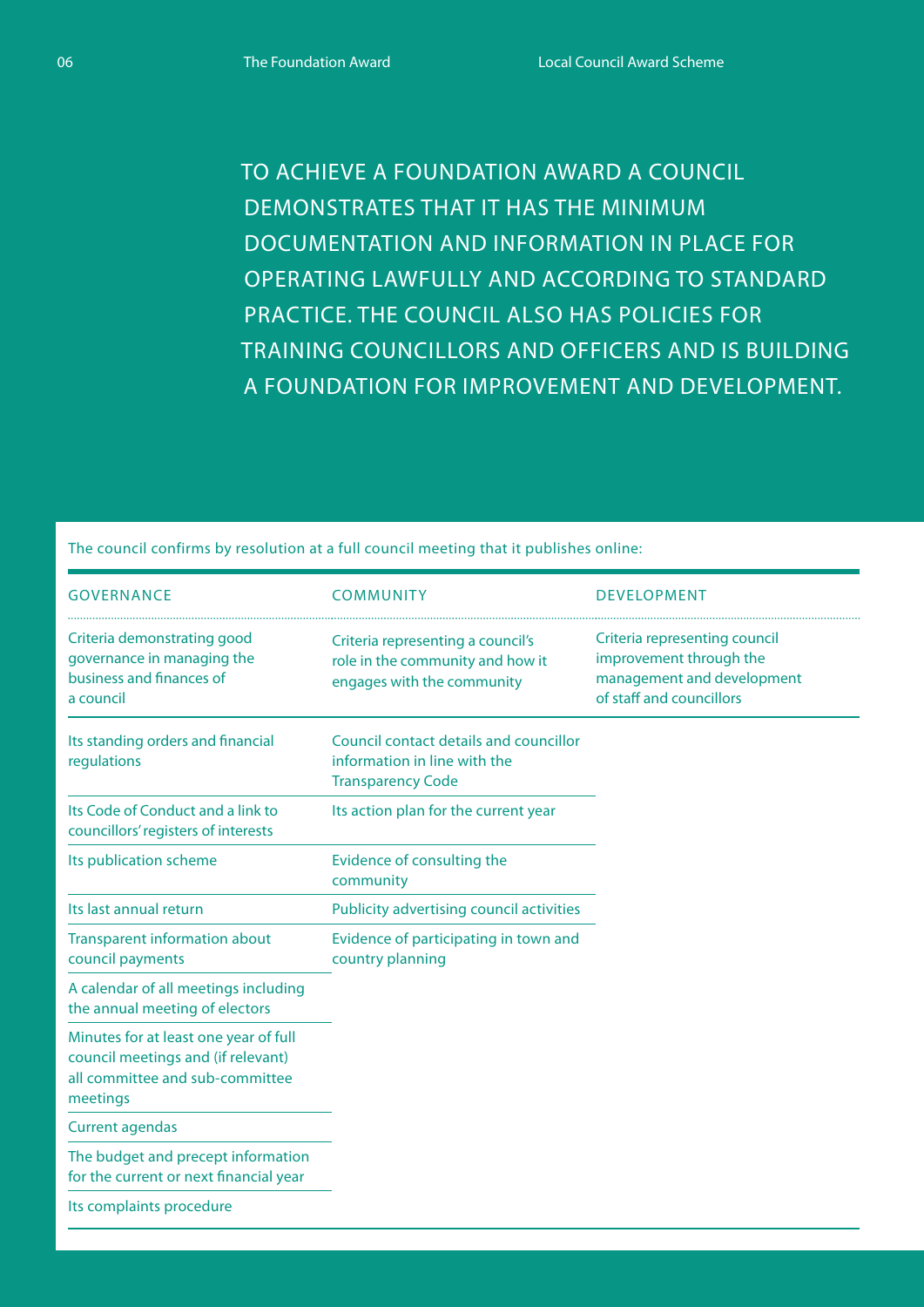The council also confirms by resolution at a full council meeting that it has:

| <b>GOVERNANCE</b>                                                                                  | COMMUNITY                                                                                           | <b>DEVELOPMENT</b>                                                                                                 |  |
|----------------------------------------------------------------------------------------------------|-----------------------------------------------------------------------------------------------------|--------------------------------------------------------------------------------------------------------------------|--|
| Criteria demonstrating good<br>governance in managing the<br>business and finances of<br>a council | Criteria representing a council's<br>role in the community and how it<br>engages with the community | Criteria representing council<br>improvement through the<br>management and development<br>of staff and councillors |  |
| A risk management scheme                                                                           |                                                                                                     | Disciplinary and grievance procedures                                                                              |  |
| A register of assets                                                                               |                                                                                                     | A policy for training new staff<br>and councillors                                                                 |  |
| Contracts for all members of staff                                                                 |                                                                                                     | A record of all training undertaken by<br>staff and councillors in the last year                                   |  |
|                                                                                                    |                                                                                                     | A clerk who has achieved 12<br><b>Continuing Professional Development</b><br>(CPD) points in the last year         |  |

The council notifies the accreditation panel co-ordinator when the resolution has been agreed and provides a link to its website.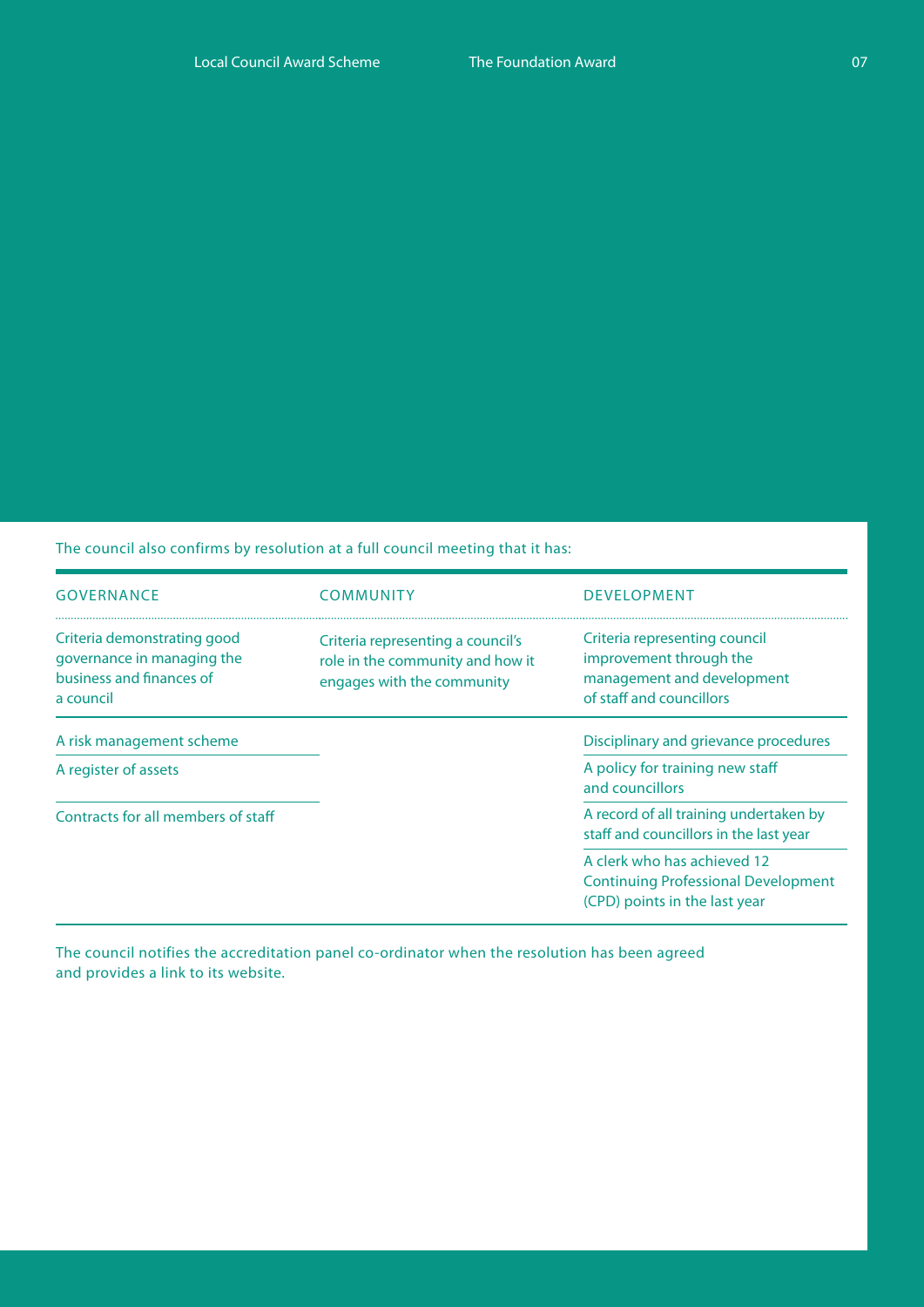## WHAT IS THE ACCREDITATION PANEL LOOKING FOR?

The panel seeks assurance that a council acts lawfully and according to standard practice. Unless it is a matter of law, the panel is not making a judgement on the quality of the evidence at this level; it simply carries out spot-checks to confirm that the documentation and information is in place, up-to-date and complies with the guidance below. For those documents that are not posted up online, the panel will ask to see the evidence if it is considered necessary.

■ All policies should comply with current legislation and guidance and note the date of the next review.

■ Standing orders, financial regulations, the Code of Conduct, publication scheme and complaints procedure are public documents tailored to the specific council. Standing orders or financial regulations explain procedures for contracts and internal controls. All policies and procedures should demonstrate compliance with The Openness of Local Government Bodies Regulations 2014 including an open media policy which does not restrict engagement with the press. For councils with an annual turnover of less than £25,000 they also demonstrate compliance with the upcoming Transparency Code for Smaller Authorities once this comes into effect.

■ The council does not need to publish the councillors' registers of interests on their own website provided that there is a working link to the complete register of all councillors' interests on the principal authority's website.

■ The council's website should include the name of the clerk and contact details (address, phone, email) for the council as a corporate body.

It should also publish the names of councillors and councillors' responsibilities in compliance with the Local Government Transparency Code.

■ The council posts up a scanned copy of the last annual return. The panel checks that the council has a limited assurance (unqualified) opinion from the external auditor; the opinion may contain recommendations for consideration as long as a qualified opinion is not given. The panel checks the arrangements for internal audit and internal controls. From 2017, councils with an annual turnover of less than £25,000 will not be required to complete an annual return. Panels check that these councils comply with the Transparency Code for Smaller Authorities once this comes into effect.

■ Information on all payments must be transparent and in accordance with financial regulations and statutory proper practices. The panel will check the minutes of meetings, financial regulations, the annual return (if relevant) and compliance with the Local Government Transparency Code.

■ The calendar (in any format) includes the Annual Meeting of the Council and the Annual Parish/Town Meeting and both meetings must be held during the correct statutory period. The calendar also shows that the council has at least four full council meetings a year.

■ Similarly, the minutes for full council meetings over the last year include the Annual Meeting of the Council. If relevant, the council also posts up the minutes of its Finance Committee to demonstrate transparency according to statutory regulations and of its Planning Committee showing that procedures for reviewing planning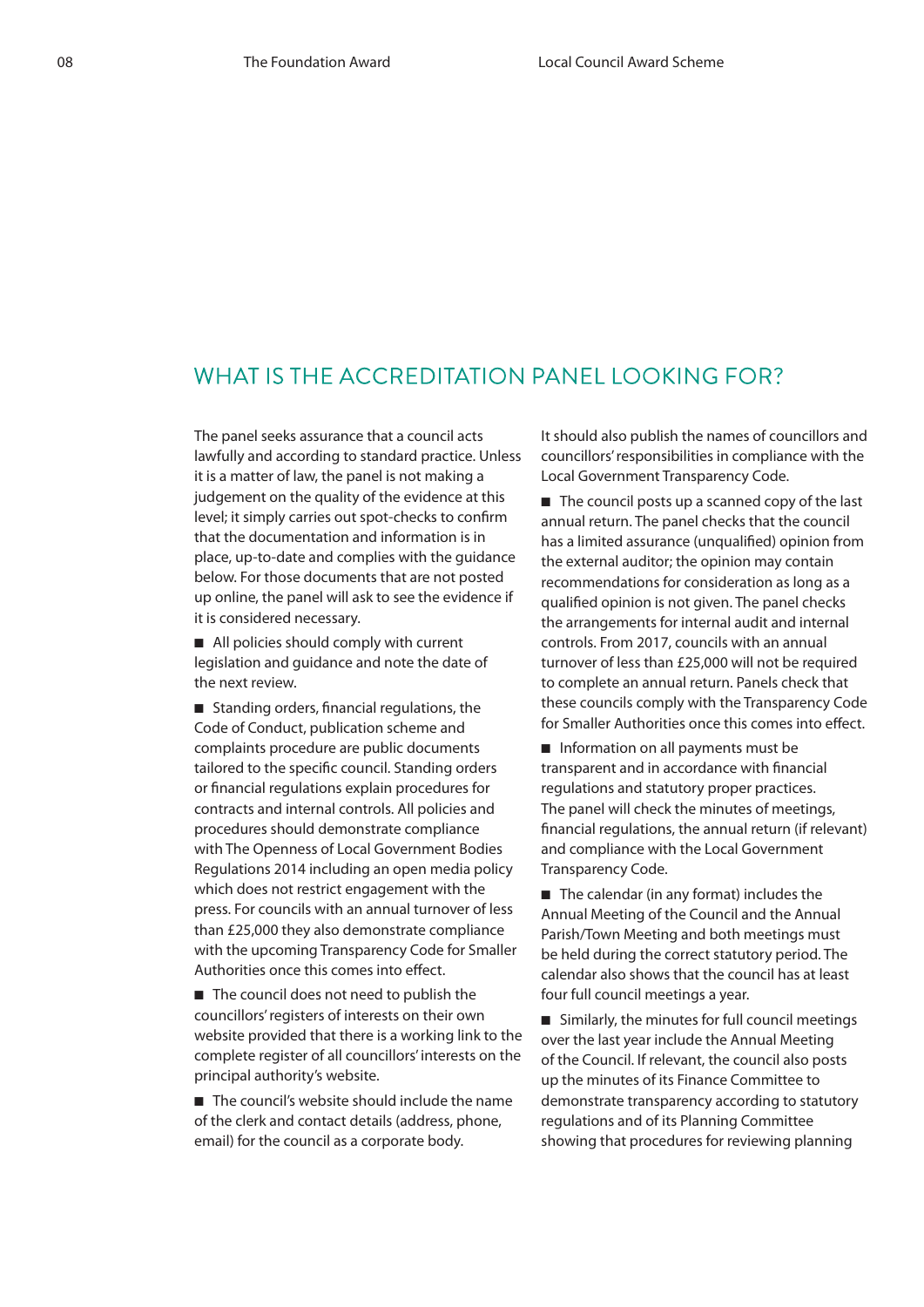applications are correct. The panel checks that minutes and agendas demonstrate the lawful convening of meetings and decision-making and that all meetings allow the public to make representations to the council.

■ The council can post up the current or next year's budget (or both). Budget documents would normally show columns comparing the year in question with the two previous years; they include information on income and expenditure (or receipts and payments) and show how the precept was calculated.

■ The council must publish an action plan; as a minimum this is a one-page document listing the council's objectives for the current year. It is not a parish plan which is a plan for the future of the community; the council can extract objectives for action from the parish plan depending on its areas of responsibility.

■ The panel seeks at least one piece of evidence from council publicity that it consults and actively serves its community. Publicity might include an annual report, web material or news bulletins. The information gives a flavour of any council activity such as lobbying principal authorities, giving grants to community groups, the provision of a service or helping with community events. For guidance, councils can refer to The Code of Recommended Practice on Local Authority Publicity. Similarly any form of consultation is suitable, including surveys, online polls, focus groups or public meetings.

■ Council documents demonstrate that the

council participates in the planning system by, for example, commenting on planning applications or working on a neighbourhood plan. Decisions on planning matters must be made in properly convened meetings and, if required, by delegation to a committee. Some decisions may be delegated to an officer.

■ Contracts, disciplinary/grievance procedures, a risk management policy and register of assets can be based on a model but tailored to the specific council. They are not published.

■ A training policy for new staff and councillors can be a short statement of intent while a training record gives dates, titles and providers of development activities undertaken by named individuals in the last year, including, for example, updating events, online courses, CPD activity and qualifications. Councillors should note that they should undertake training on financial management for which they are all responsible. In particular, the clerk's training record includes evidence of CPD such as training, conference attendance, mentoring and studying for qualifications. CPD points are allocated according to a system published by the IDB.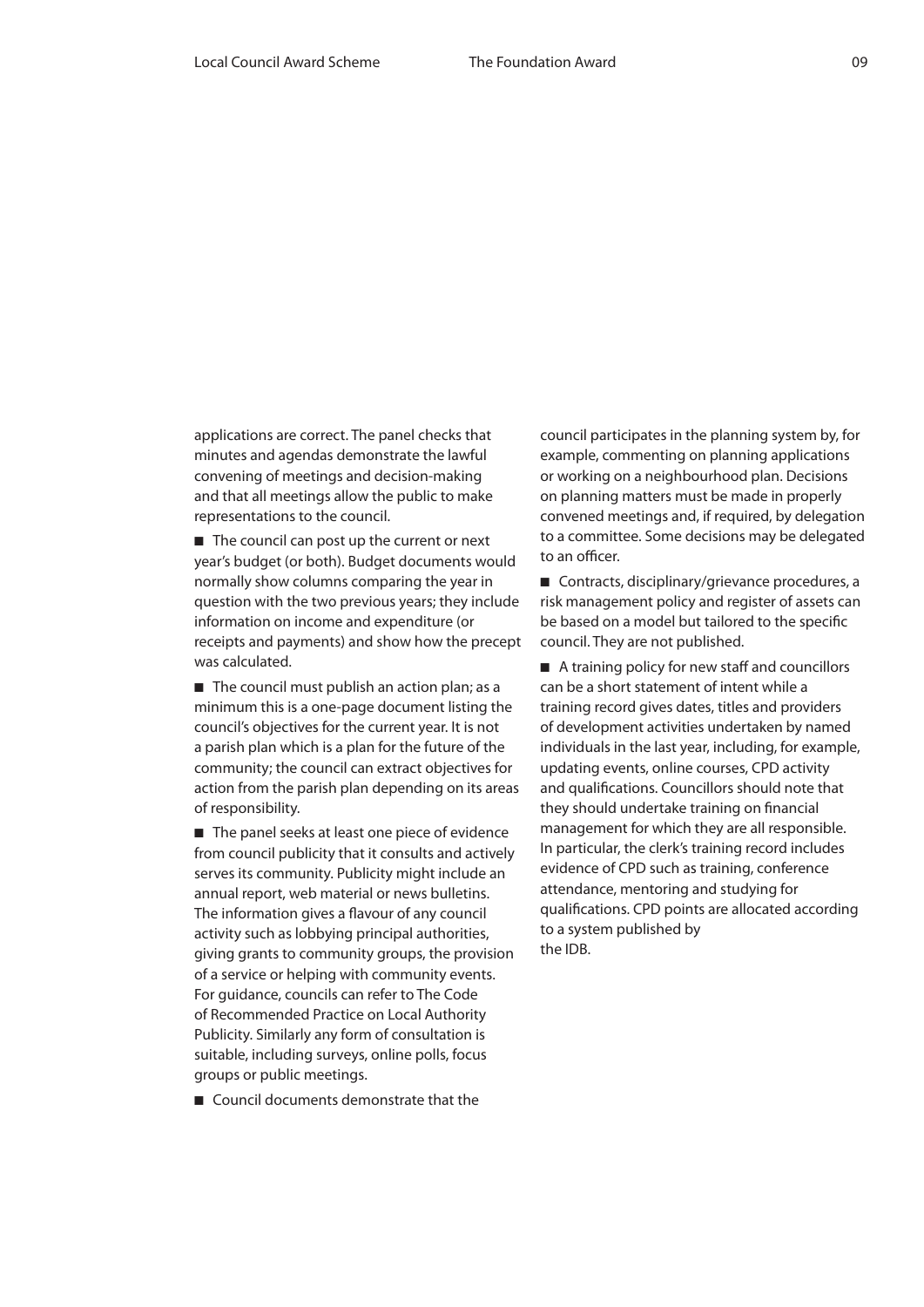To achieve the Quality Award a council demonstrates that it meets all requirements of the Foundation Award and has additional documentation and information in place for good governance, effective community engagement and council improvement. A council with a Quality Award also meets the eligibility criteria for the general power of competence.

The council confirms by resolution at a full council meeting that it meets all requirements for the Foundation Award and that it also publishes on its website:

| <b>GOVERNANCE</b>                                                                                  | <b>COMMUNITY</b>                                                                                                                                                           | <b>DEVELOPMENT</b>                                                                                                 |
|----------------------------------------------------------------------------------------------------|----------------------------------------------------------------------------------------------------------------------------------------------------------------------------|--------------------------------------------------------------------------------------------------------------------|
| Criteria demonstrating good<br>governance in managing the<br>business and finances of<br>a council | Criteria representing a council's<br>role in the community and how it<br>engages with the community                                                                        | Criteria representing council<br>improvement through the<br>management and development<br>of staff and councillors |
| Draft minutes of all council and<br>committee meetings within four weeks<br>of the last meeting    | A community engagement policy<br>involving two-way communication<br>between council and community                                                                          |                                                                                                                    |
| A Health and Safety policy                                                                         | <b>Councillor profiles</b>                                                                                                                                                 |                                                                                                                    |
| Its policy on equality                                                                             | A grant awarding policy                                                                                                                                                    |                                                                                                                    |
|                                                                                                    | Evidence showing how electors<br>contribute to the Annual Parish or<br><b>Town Meeting</b>                                                                                 |                                                                                                                    |
|                                                                                                    | An action plan and related<br>budget responding to community<br>engagement and setting out a<br>timetable for action and review                                            |                                                                                                                    |
|                                                                                                    | Evidence of community engagement,<br>council activities and the promotion<br>of democratic processes in an annual<br>report, online material and regular<br>news bulletins |                                                                                                                    |
|                                                                                                    | Evidence of helping the community<br>plan for its future                                                                                                                   |                                                                                                                    |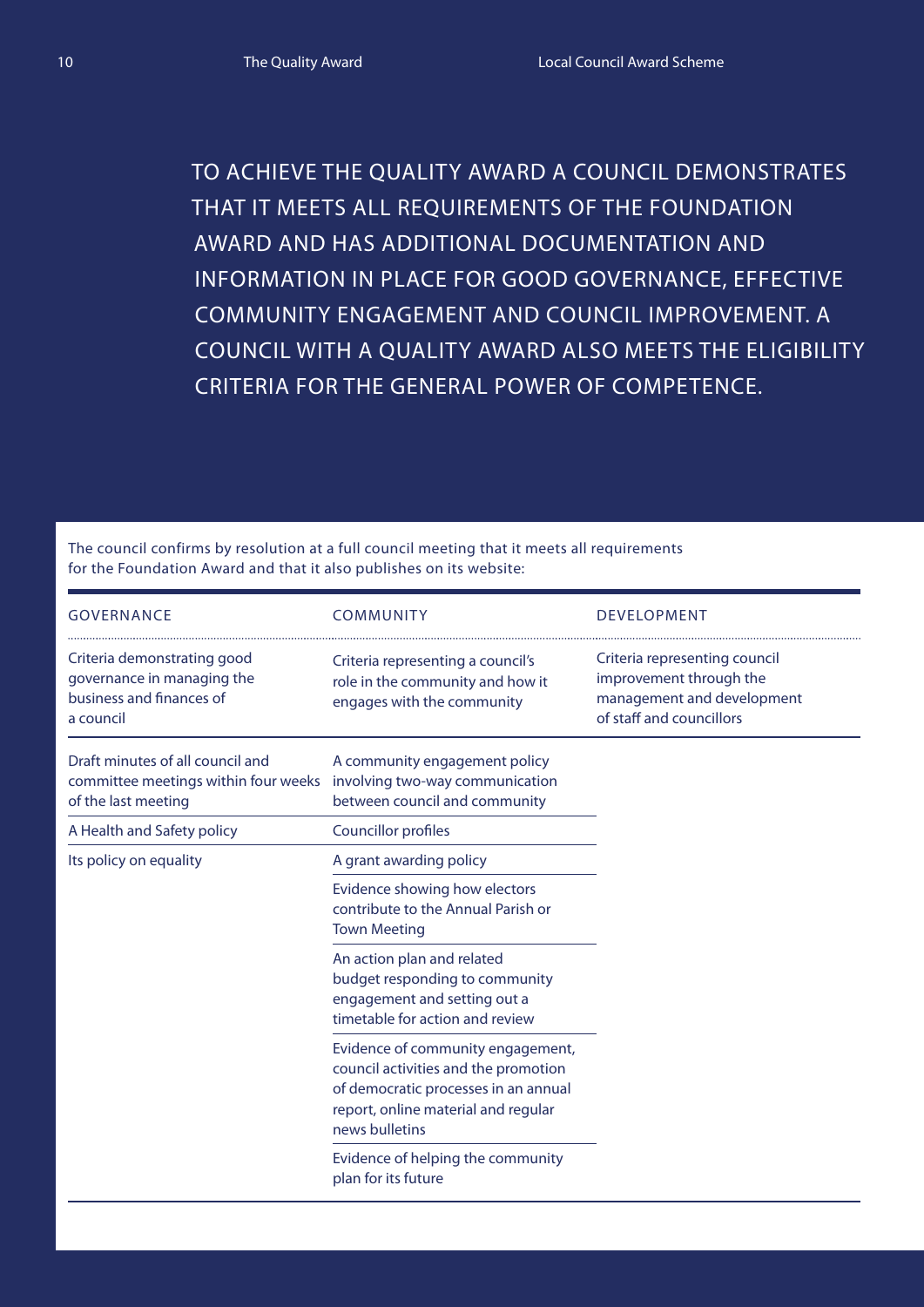The council also confirms by resolution at a full council meeting that it has:

| <b>GOVERNANCE</b>                                                                                  | <b>COMMUNITY</b>                                                                                    | <b>DEVELOPMENT</b>                                                                                                 |  |
|----------------------------------------------------------------------------------------------------|-----------------------------------------------------------------------------------------------------|--------------------------------------------------------------------------------------------------------------------|--|
| Criteria demonstrating good<br>governance in managing the<br>business and finances of<br>a council | Criteria representing a council's<br>role in the community and how it<br>engages with the community | Criteria representing council<br>improvement through the<br>management and development<br>of staff and councillors |  |
| A scheme of delegation<br>(where relevant)                                                         | At least two-thirds of its councillors<br>who stood for election                                    | A qualified clerk                                                                                                  |  |
| Up-to-date insurance policies that<br>mitigate risks to public money                               | A printed annual report that is<br>distributed at locations across the<br>community                 | A clerk (and deputy) employed<br>according to nationally or locally<br>agreed terms and conditions                 |  |
| Addressed complaints received in<br>the last year                                                  |                                                                                                     | A formal appraisal process for all staff                                                                           |  |
|                                                                                                    |                                                                                                     | A training policy and record for all staff<br>and councillors                                                      |  |

The council notifies the accreditation panel's co-ordinator when the resolution has been agreed and provides a link to its website.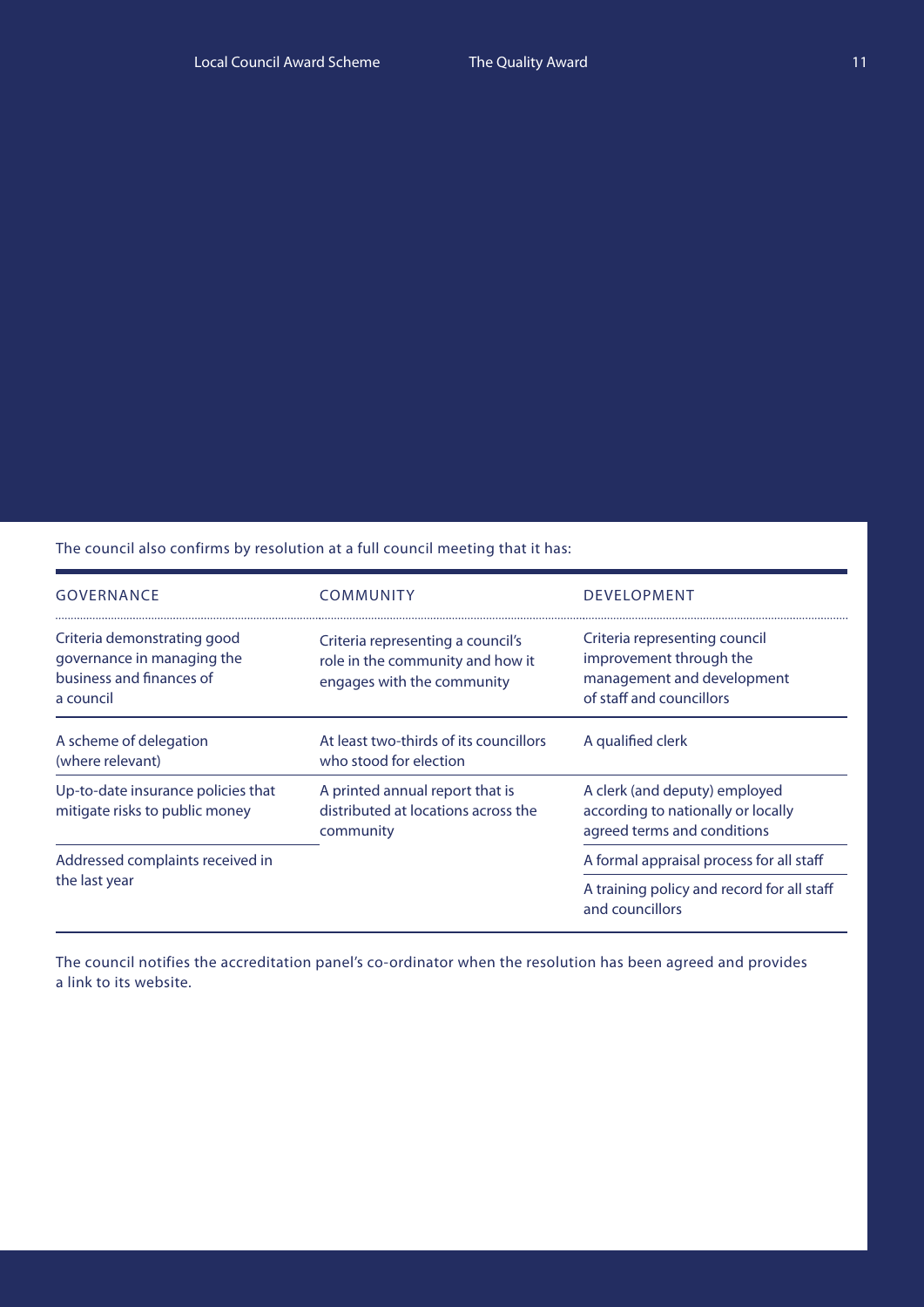## WHAT IS THE ACCREDITATION PANEL LOOKING FOR?

The accreditation panel checks that the criteria for the Foundation Award are in place if the award was granted more than one year ago. It then considers the additional criteria for the Quality Award.

The panel assesses the quality of documents and information with a light touch, seeking reassurance that the council is acting lawfully and according to good (rather than best) practice. The panel carries out spot-checks to confirm that the documentation and information is in place and up-to-date and complies with the guidance below. For those documents that are not posted on the website, the panel will ask to see the evidence if it is considered necessary.

■ All council policies should comply with current legislation and guidance and note the date of the next review.

■ Draft minutes (marked Draft) of all council and committee meetings keep people up-to-date with decisions and action should be posted up as soon as possible after the meeting and within at least four weeks. The minutes will show that the council monitors its actions, internal controls and performance against the budget at least every three months.

■ A community engagement policy demonstrates the council's commitment to hearing what people in the community think and communicating its own actions and decisions. The council also gives grants to community organisations and publishes a grant awarding policy.

■ Councillor profiles normally contain a photo and reference to the ward represented (if relevant) but personal contact details are not required.

■ The panel seeks evidence that the council has in place light touch policies for managing Health and Safety, including its duty of care to staff and promoting equality in compliance with legislation. For example, evidence might include employment documents or statements on agendas.

■ Evidence that electors can contribute to the Annual Parish or Town Meeting can come in any form; for example, it could be an invitation to attend and participate in discussions or a record of how community groups spoke about their use of grant funding over the last year.

■ The action plan (or similar forward plan) summarises findings from community engagement and sets out aims and objectives that respond to community views. The action plan includes a timetable for actions to be completed with dates for reviewing the plan. The council's budget shows how the action plan is put into practice and manages risks to public money.

■ The council is expected to produce an annual report, online material and regular news bulletins throughout the year. The annual report and news bulletins must be online even if they were also distributed in hard copy such as in printed newsletters or village magazines. If the council uses social media such as Facebook or Twitter, this will be evident from the council's website. The accreditation panel will read the materials looking for evidence of community engagement, council activities and promoting democratic processes. The panel expects to see that the council consults the community in at least

three different ways (such as surveys, focus groups, online or street polls and community workshops) and engages with other organisations, including community groups

and the principal authority(ies). It will look for at least three positive actions for the community in the last year.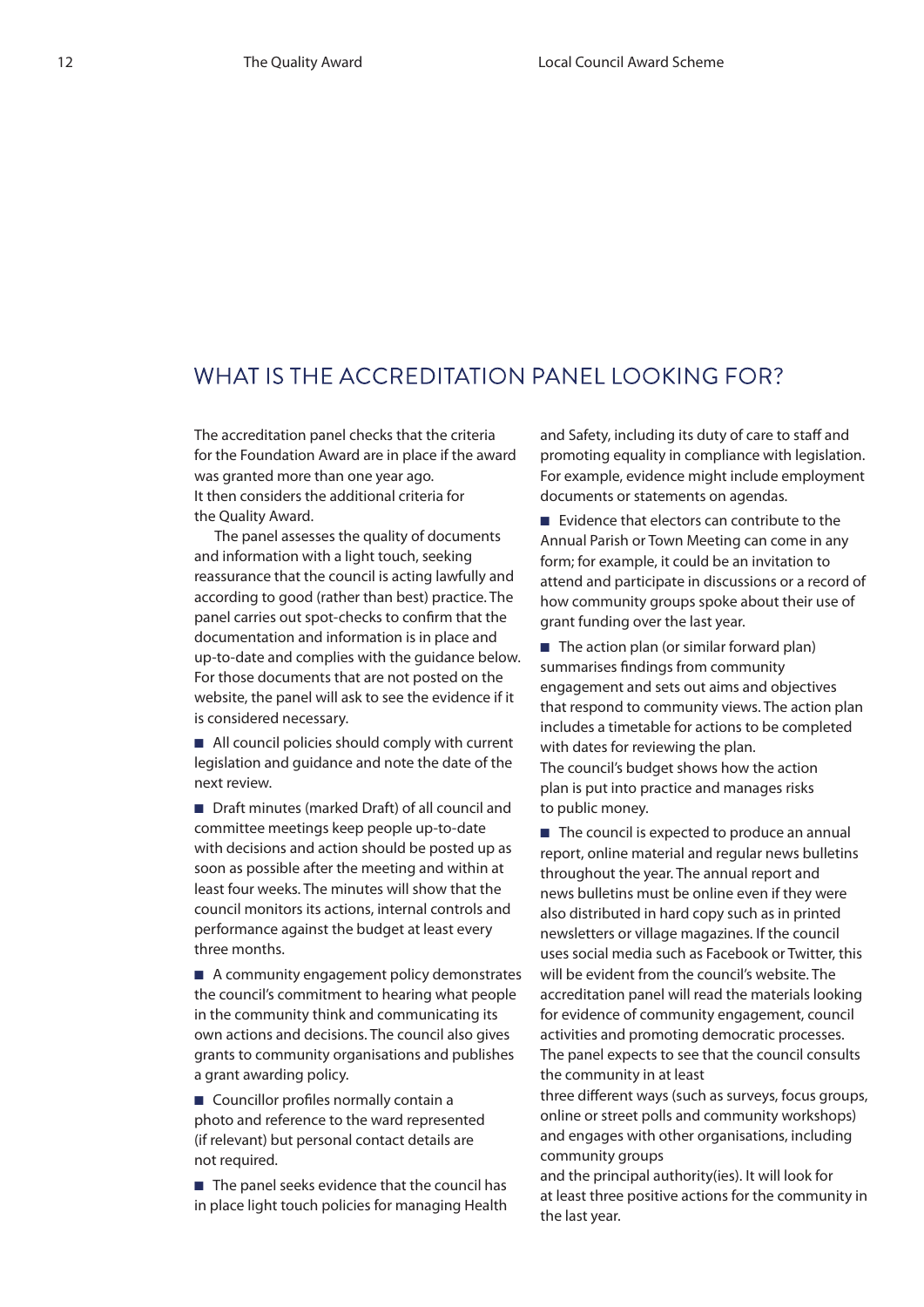■ The annual report should be distributed widely. It is accepted that it cannot always be distributed to all households, but copies can be left at prime locations in a community, including a library, doctors' surgeries, schools, pubs, shops or residential homes.

■ The panel seeks evidence from council documents and online information that it supports the community in planning for its future. This can include at least one contribution to creating, implementing or reviewing a parish or town plan, a design statement or a neighbourhood plan, holding community planning events, facilitating debate in the community about planning applications or registering community assets.

■ The panel also seeks evidence of promoting elections and the value of the democratic process; this might include explaining how the system works, advising people of election dates and promoting the value of being a councillor.

■ At the time of making the resolution, at least two-thirds of the seats on the council must be filled by councillors who stood for election at either the last ordinary elections or a by-election. This shows that the council represents the community through the democratic process. Councillors who stood for election, even if elected unopposed, do count, while councillors who were co-opted or appointed cannot count. If two thirds is not a whole number, then it must be rounded up to

the next whole number using the table below.

Total council seats

5 6 7 8 9 10 11 12 13 14 15 16 17 18 19 20 4 4 5 6 6 7 8 8 9 10 10 1112 12 13 14 Two thirds

properly operates the delegation of decisionmaking to committees, sub-committees and officers (where relevant). Arrangements for delegation may be set out in standing orders or in a separate scheme of delegation.

■ The panel may wish to check that insurance policies have been reviewed and are up-to-date and that the council recognises insurance as a way of mitigating risks to public money.

■ The panel may also seek evidence that any formal complaints received by the council during the last year have been properly addressed. The panel does not seek to judge the appropriateness of the insurance policies themselves

■ A qualified clerk is defined in Parish Councils (General Power of Competence) (Prescribed Conditions) Order 2012. The clerk (and deputy clerk) should be properly remunerated with a contract in accordance with terms and conditions set out in the national agreement or in a local government scheme.

■ The panel can ask to see the document setting out the formal appraisal process that must be in place for all staff. It checks that the council has a training budget and may ask to see a general training policy for staff and councillors with a detailed record of all training undertaken by staff and councillors in the last year. The panel seeks assurance that a training culture is embedded in the council. The clerk is expected to achieve at least 12 CPD points every year.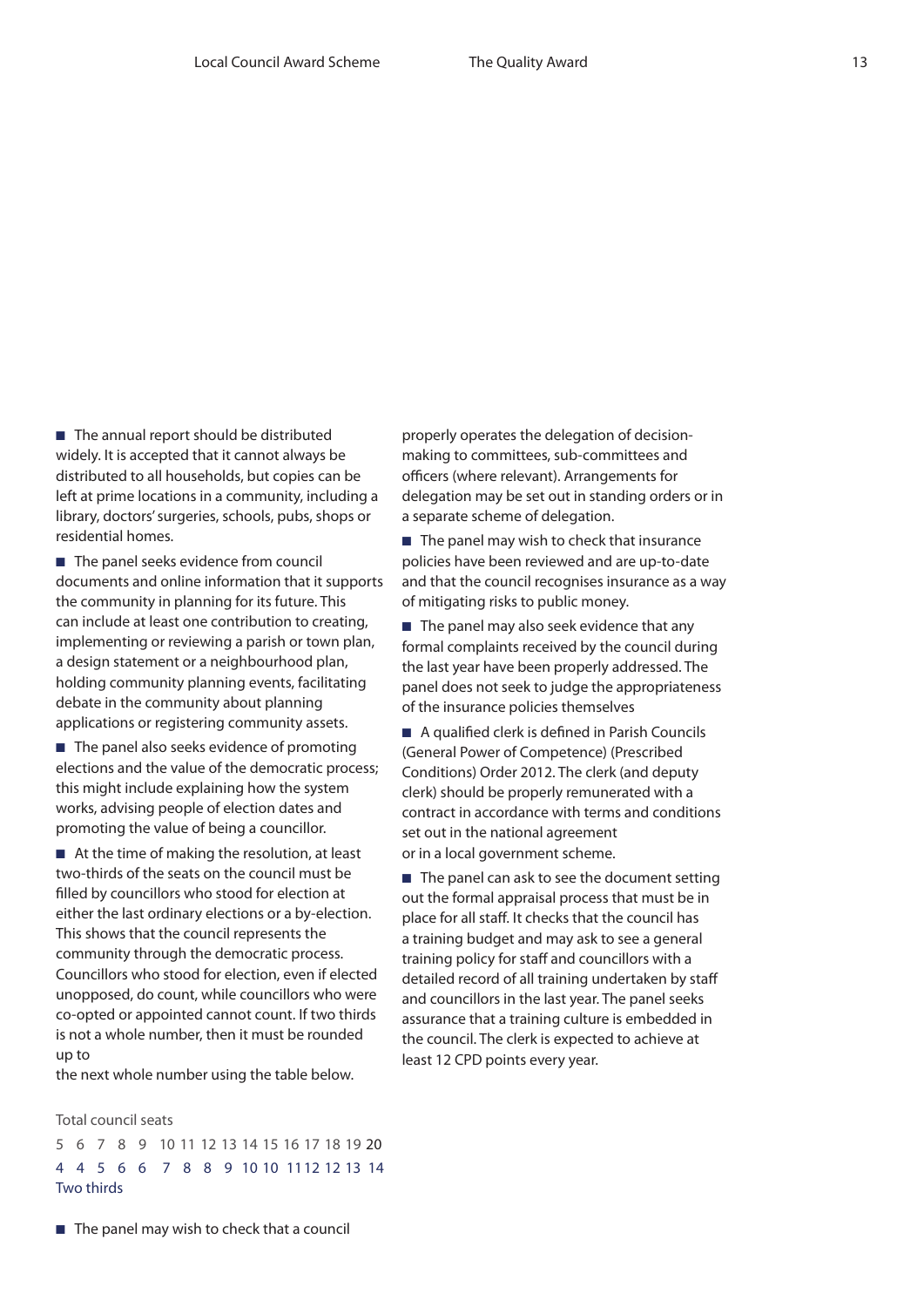To achieve a Quality Gold Award a council demonstrates that it meets all requirements of the Foundation and Quality Awards, and is at the forefront of best practice by achieving an excellent standard in community governance, community leadership and performance management.

The council confirms by resolution at a full council meeting that it meets all requirements for the Foundation and Quality Awards and also publishes on its website:<br>————————————————————

| <b>GOVERNANCE</b>                                                                                                                                                       | COMMUNITY                                                                                                                                                                                                                                                                                                                                                                               | <b>DEVELOPMENT</b>                                                                                                 |
|-------------------------------------------------------------------------------------------------------------------------------------------------------------------------|-----------------------------------------------------------------------------------------------------------------------------------------------------------------------------------------------------------------------------------------------------------------------------------------------------------------------------------------------------------------------------------------|--------------------------------------------------------------------------------------------------------------------|
| Criteria demonstrating good<br>governance in managing the<br>business and finances of<br>a council                                                                      | Criteria representing a council's<br>role in the community and how it<br>engages with the community                                                                                                                                                                                                                                                                                     | Criteria representing council<br>improvement through the<br>management and development<br>of staff and councillors |
| A business plan covering a financial<br>forecast for at least three years<br>linked to revenue and capital plans for with evidence of:<br>the council and its community | An annual report, online material<br>and at least four news bulletins a year<br>- engaging with diverse groups in<br>the community using a variety<br>of methods<br>- community engagement leading<br>to positive outcomes for the<br>community<br>- a broad range of council activities,<br>including innovative projects<br>— co-operating constructively with<br>other organisations |                                                                                                                    |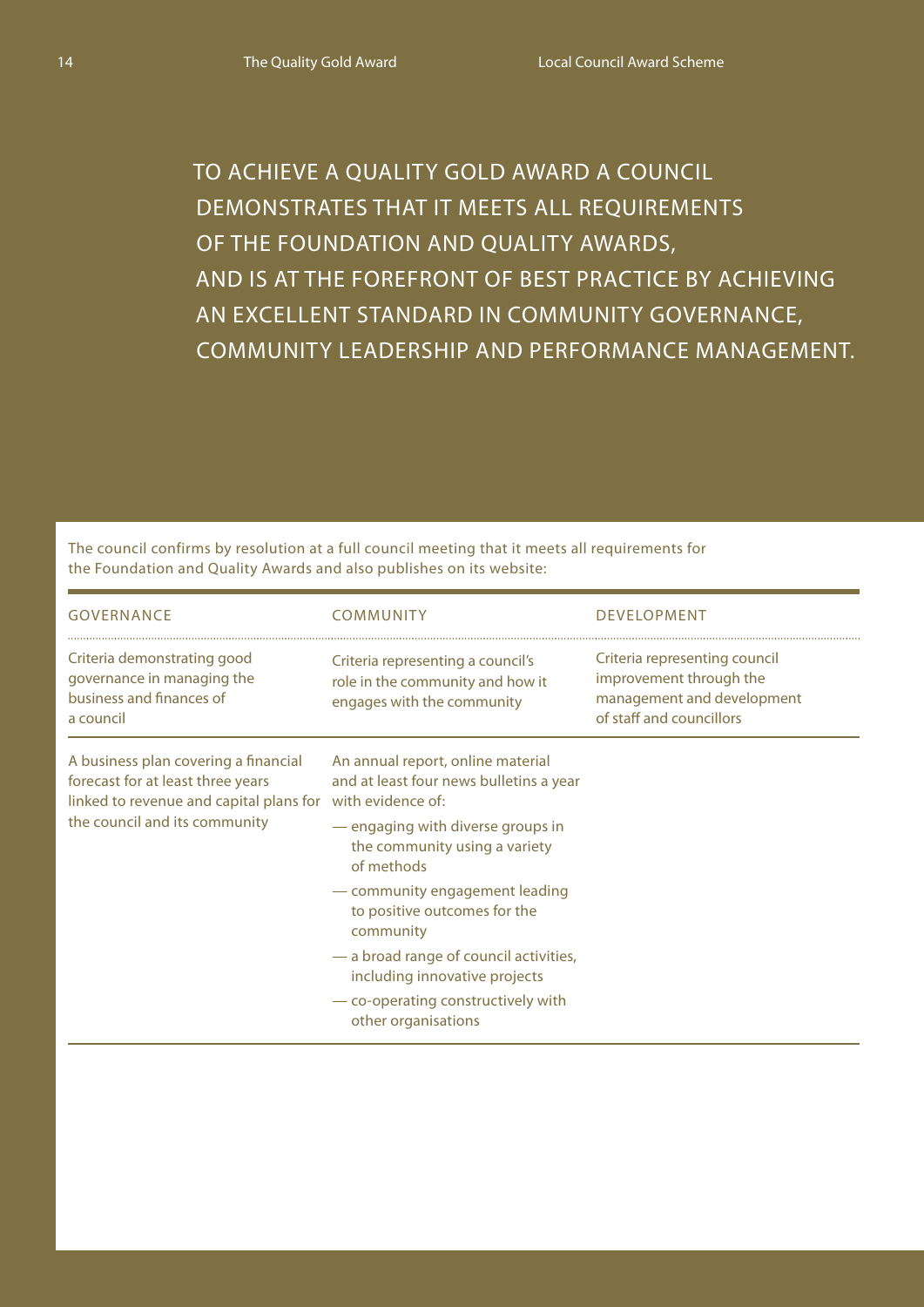The council also confirms by resolution at a full council meeting, that it has prepared statements (of no more than one page each) to be presented to the accreditation panel showing how it

| <b>GOVERNANCE</b>                                                                                    | COMMUNITY                                                                                           | <b>DEVELOPMENT</b>                                                                                                                                                                  |  |
|------------------------------------------------------------------------------------------------------|-----------------------------------------------------------------------------------------------------|-------------------------------------------------------------------------------------------------------------------------------------------------------------------------------------|--|
| Criteria demonstrating good<br>governance in managing the<br>business and finances of<br>a council   | Criteria representing a council's<br>role in the community and how it<br>engages with the community | Criteria representing council<br>improvement through the management<br>and development<br>of staff and councillors<br>Manages the performance of the<br>council as a corporate body |  |
| Ensures that the council delivers value Provides leadership in planning<br>for money                 | for the future of the community                                                                     |                                                                                                                                                                                     |  |
| Delivers best practice in meeting its<br>duties in relation to bio-diversity and<br>crime & disorder |                                                                                                     | Manages the performance of each<br>individual staff member to achieve its<br>business plan                                                                                          |  |

The council notifies the accreditation panel when the resolution has been agreed and provides a link to the online site.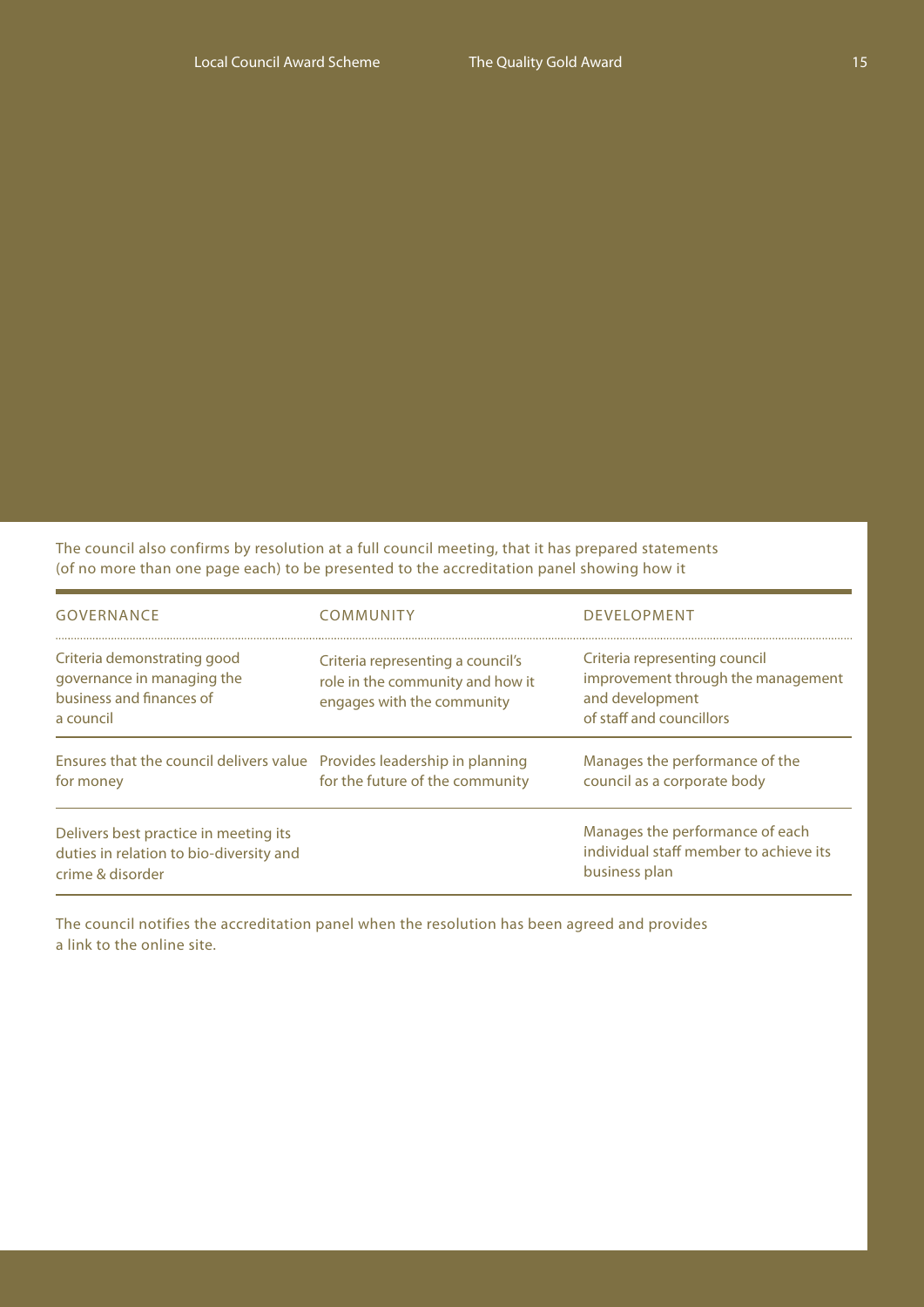## WHAT IS THE ACCREDITATION PANEL LOOKING FOR?

The accreditation panel checks that criteria for the Foundation and Quality Awards are in place if an award was assessed more than one year ago. It then considers the additional criteria for Quality Gold.

The panel assesses the quality of documents and information in some depth. It seeks reassurance that the council is acting lawfully and aspires to excellence. Complying with the guidance below, the panel carries out spotchecks to confirm that up-to-date documentation and information for Quality Gold is in place. The panel may ask for further information or talk to councillors and staff. The panel will be interested to note whether the council already has a reputation for being at the forefront of best practice. Councils seeking the Quality Gold Award should be aware that the panel is a peer group applying their own standards of excellence to the criteria

explained below.

■ In confirming excellence, the panel ensures that the council operates within the law as explained in standard works of reference, demonstrates transparent, efficient and effective decisionmaking and governance and exercises sound financial management.

■ The panel also seeks reassurance that the council is not experiencing destructive internal conflict or that nothing has occurred to bring the council into disrepute.

■ The council works to a forward plan (or business plan) created for at least three years even if this takes the council beyond the next election. This plan explicitly responds to community

engagement. It sets out the council's aims and objectives for both the council and the community and shows how they will be achieved including financial forecasts for both revenue and capital for the duration of the plan.

■ The annual report, web material and news bulletins publicise the work and achievements of the council and contain substantial evidence that the council takes the lead in actively representing and serving all parts of its local community. The council therefore addresses the diversity of its community, including, for example, different age groups, service users, physical locations, housing types, language, employment status and skills.

■ These sources of information also show that the council seeks out and responds to views and ideas expressed by its community. The council uses a variety of ways (at least four) of consulting and involving local people to understand their views. There should be evidence that the council identifies local needs and views through community engagement that are then addressed in constructive council action. These sources also show that the council promotes local democracy.

■ The panel seeks at least four positive outcomes achieved for the community in the last six months and a broad range of council activities. The council is innovative; this is the case if the council undertakes actions that are still relatively unusual for a local council of its size in that county. The panel also checks that the council is co-operating with other organisations, including community groups, its principal authority(ies) and other agencies to provide an effective service to the community. Co-operation includes but is not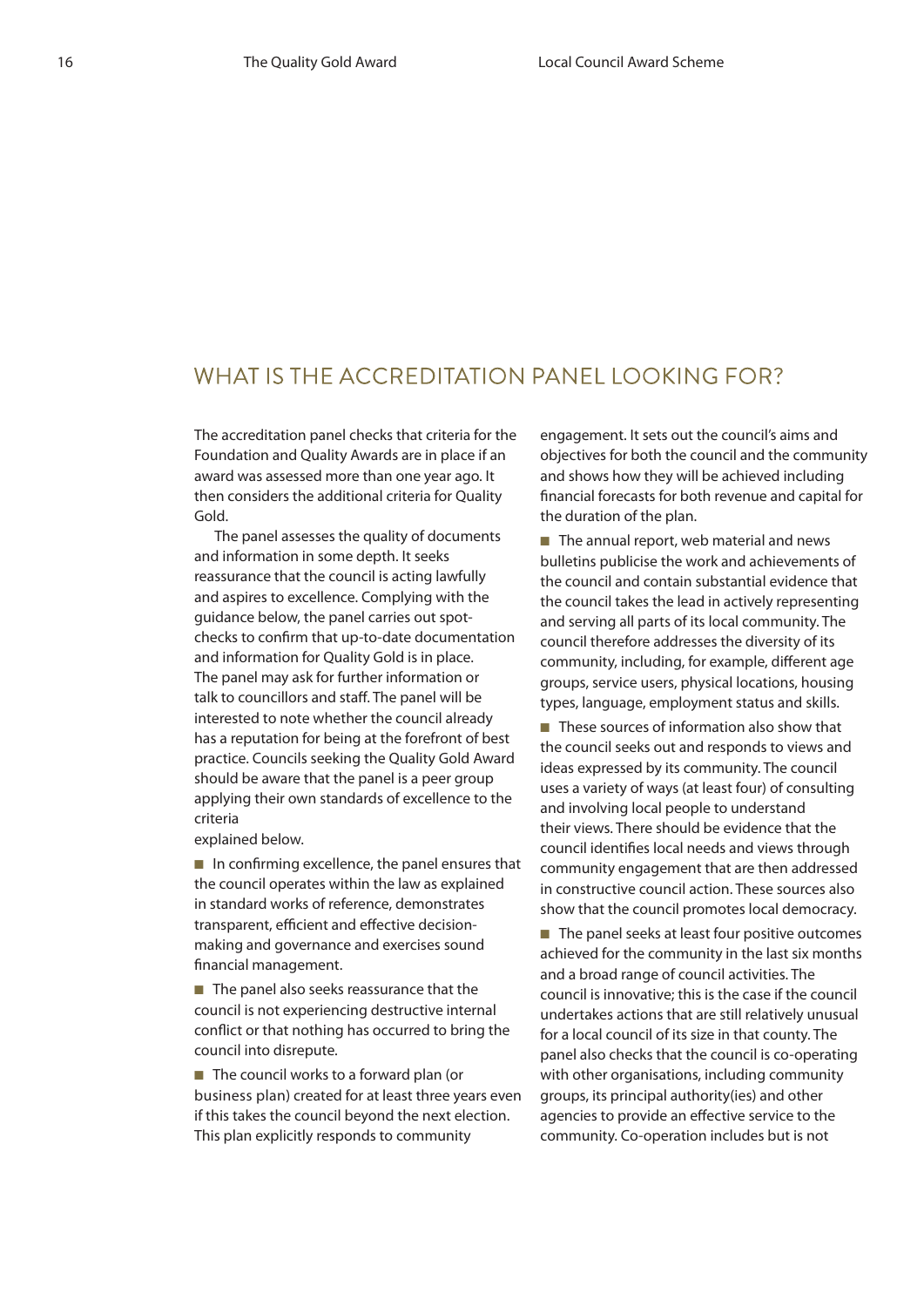limited to partnerships.

■ The statement on ensuring value for money explains how the council reviews the quality and costs of its activities to confirm that the costs are appropriate. This could include, for example, the cost of the clerk's role in serving the council, the purchase of computer equipment or a grass cutting contract.

■ The statement on duties related to biodiversity and crime & disorder demonstrates knowledge of the law and includes ways of reminding councillors of these duties and examples of how they are implemented.

■ The statement on leadership in planning for the future shows how the council engages with a range of activities that influence the planning system and facilitate community-led planning. Activities may include, for example, identifying and representing community views on planning applications and local plans, working on parish or town plans, or holding community-led planning activities such as Planning for Real® or community conferences. The statement should include the council's approach to neighbourhood planning.

■ Finally, the statement on performance management explains the process by which the performance of the council as a corporate body is constantly improved and shows how the performance, skills and knowledge of each individual in the council is managed to help the council achieve its objectives on behalf of the community. This includes confirming that each member of staff has their own professional development plan and that the majority of

councillors participate in a member development programme. It is important to show evidence that the council is a good employer.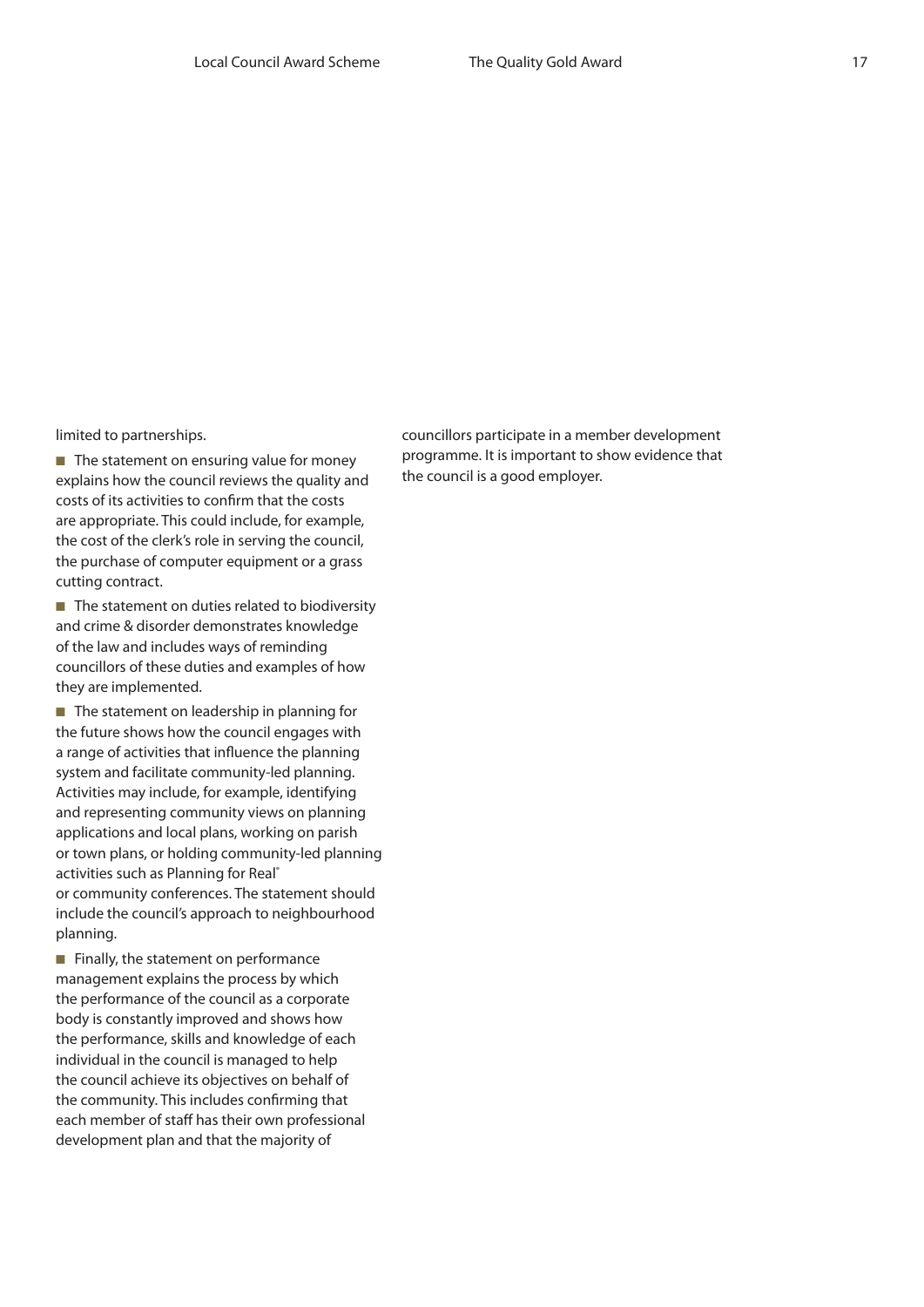## A guide to the accreditation process

The Local Council Award Scheme is a form of peer review. Councils are reviewed by experienced peers through the work of an accreditation panel.

The aim of this accreditation process is to be as simple, efficient and flexible as possible. It also seeks to ensure that every council that wishes to take part in the scheme is able to, and is assessed in a reasonably consistent way.

#### Registration

■ The council registers its intention to apply for a specified award online at www.nalc.gov.uk.

The contact at NALC for this stage is the Improvement and Development Manager, Charlotte Eisenhart, who can also be contacted at charlotte.eisenhart@nalc.gov.uk or 020 7290 0319.

■ The council pays a registration fee to NALC to cover the costs of managing the national scheme, including: administration, national online resources, quality assurance and review processes.

■ NALC provides the applicant with a template application form and the contact details of the co-ordinator of the appropriate accreditation panel.

■ NALC provides the co-ordinator with information of the council's application.

■ When a council is ready to make its application to the accreditation panel, its clerk notifies the co-ordinator that the council has passed a resolution confirming that all the documentation and information is in place for a specified award and provides a link to its website or

online facility.

■ The council pays the accreditation fee which covers the costs administering the local service.

■ The local panel co-ordinator keeps a record of all applications and monitors their progress.

#### Online connectivity

The Award Scheme requires councils to publish certain information and documents online. In exceptional circumstances a council may not be able to put documents online because of poor digital connectivity in the local area. In this case, the council applies to the panel co-ordinator for permission to submit evidence for an award in an alternative format. The co-ordinator must be confident that poor digital connectivity is the problem rather than an unwillingness to use an online service for publicising council documents.

#### The accreditation panel

The accreditation panel is set up by a CALC or a regional group of CALCs. The aim of any panel arrangement is to facilitate training, promote consistency and help manage the workload. Where an individual CALC is unable to support the scheme, a council will be able to submit their application to an appropriate neighbouring or regional panel.

CALCs may adapt the accreditation process to fit local need. They are able to discuss this with the Improvement and Development Manager at NALC, for support and guidance.

The panel co-ordinator manages a pool of up to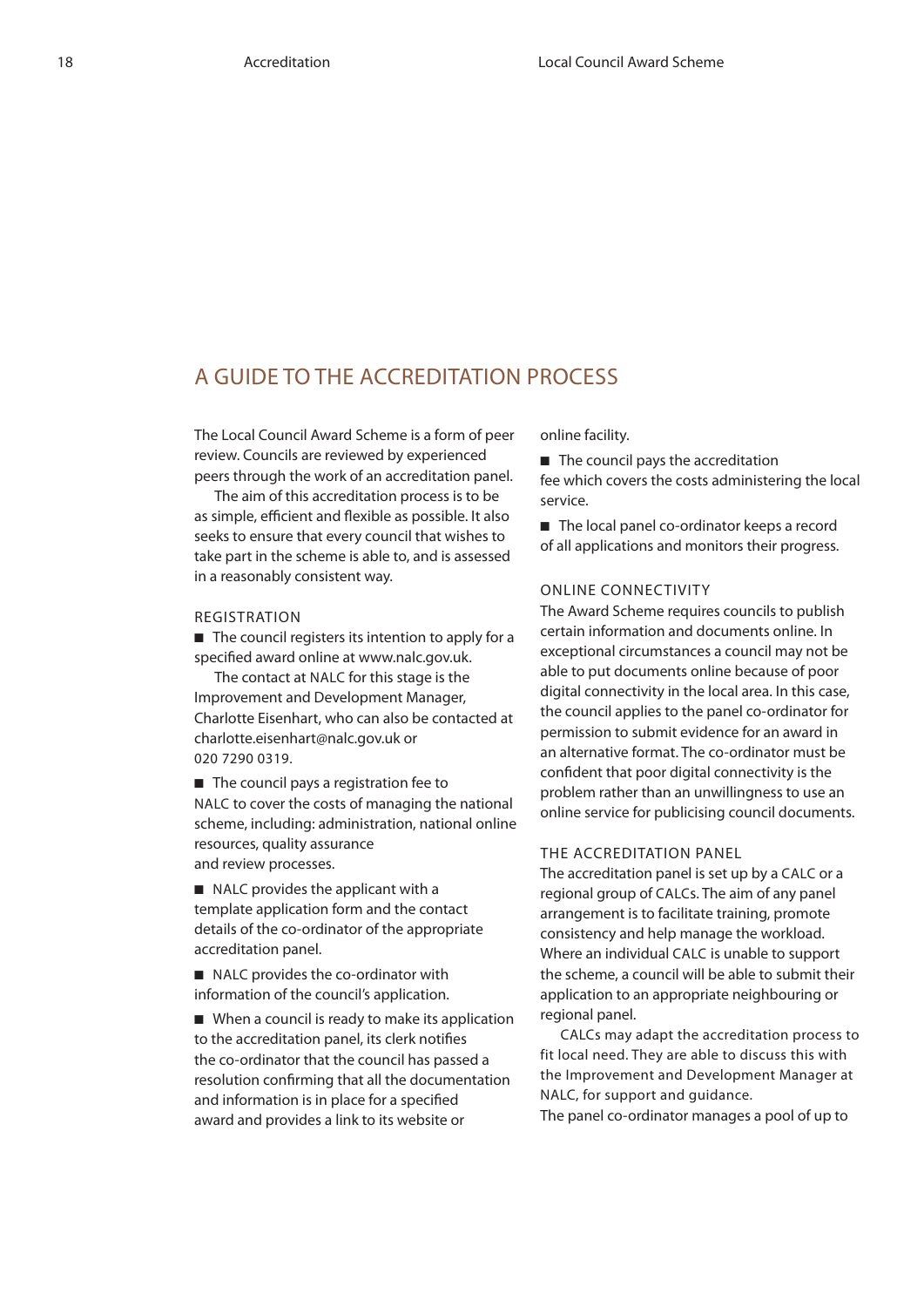ten potential panel members, in the expectation that between three and five members are required to review each application. The panel includes experienced councillors and clerks as well as someone independent of the sector with an understanding of local government.

Panel membership should be reviewed by the regional co-ordinator every two years.

At the beginning of the accreditation process a panel is drawn together from the pool of potential members. The panel could choose a lead panellist or chair if needed to facilitate decision making.

All panel members are expected to use email or an online service to read a council's documents and also act in the spirit of a Code of Conduct; for example, they do not assess an award for their own or a neighbouring council.

The accreditation panel determines how often an accreditation process occurs, or an appropriate trigger for this to take place. For example, a panel may decide to convene every two months or may wait until the receipt of ten applications (as long as this is no later than two months after an application has been received). Panels should note that all costs of administering the panels must be met from application fees. So, to minimise costs, the panel can convene and conduct its business remotely rather than face-to-face. The resources provided by NALC will support this way of working.

The regional panels have discretion over the detail of how they organise the accreditation process.

In consultation with the panel co-ordinators,

NALC will provide regularly updated guidance and support for accreditation panels.

#### The accreditation process

The emphasis of the scheme is on encouraging and supporting the improvement of councils. The aim of the panel is therefore to help councils to achieve awards and panels are urged to be constructive.

The panel checks that the criteria for the relevant award have been met in published and/ or requested information. Most documents and information will be posted on a website. Where it is not appropriate for a document or information to be on a website, the panel is permitted to ask to see electronic versions.

As all information and documents are available online or in electronic format, the panel's work can be done without meeting. Each member of the panel completes a form showing their responses to the co-ordinator. The co-ordinator reviews the completed forms from the panel which decides whether additional information or documents are required.

Panel members do not need to examine every document in detail but are advised to carry out spot-checks enabling them to make recommendations.

For Quality Gold, the panel may wish to discuss the council's activities with councillors, or staff or visit the parish but the cost of doing so must be covered by the fee.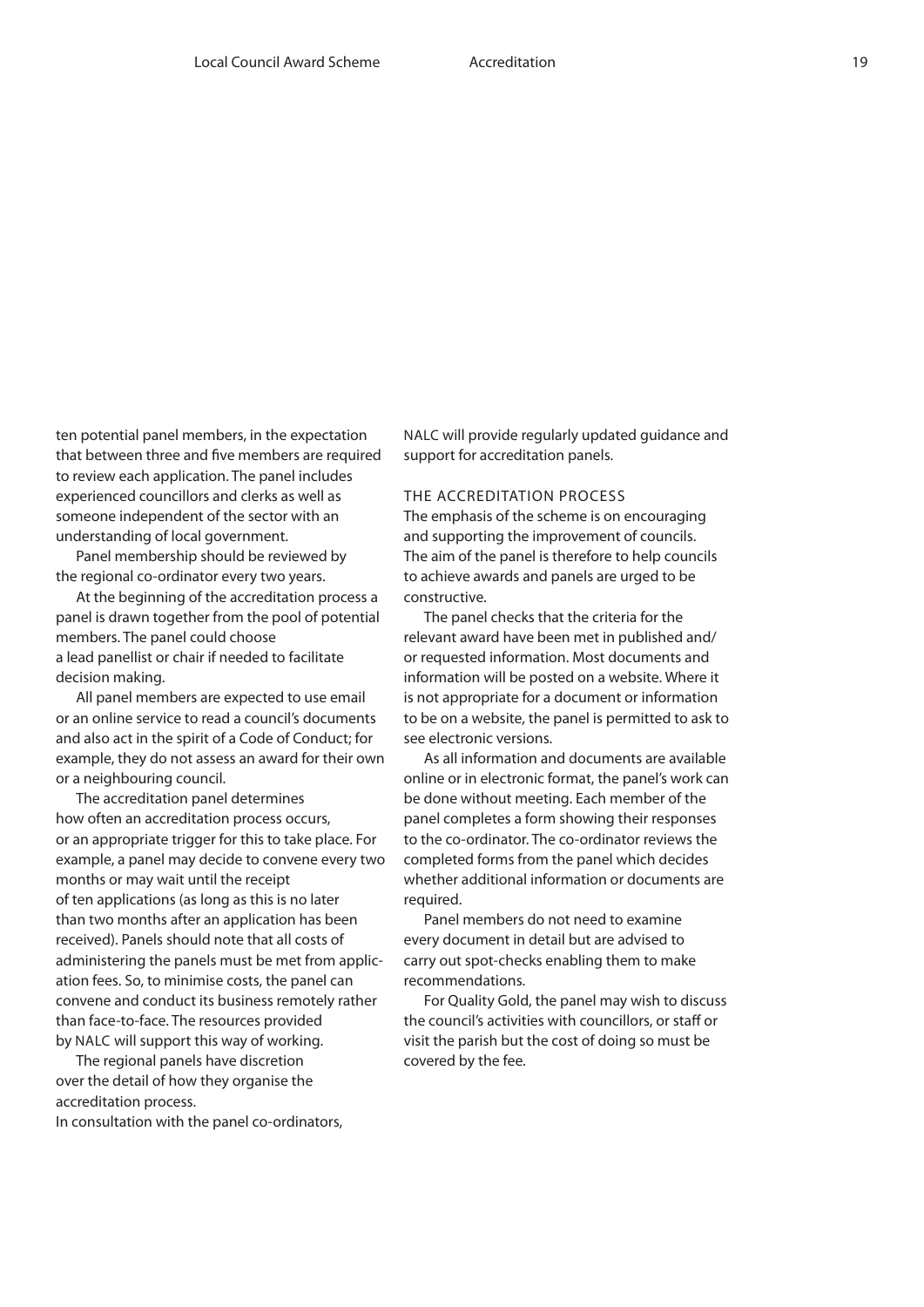#### The outcome

When the panel is satisfied that it has seen sufficient information, the findings are presented in a report agreed by the panel. The panel makes one of three recommendations to the council:

■ The Award is achieved.

■ The Award is achieved but the council is advised to make some small changes.

■ The Award is not achieved until specified improvements have been made and submitted to the panel for checking.

If a council has applied for a higher award but has not achieved all the criteria, the panel can award a lower award if appropriate.

The aim of the scheme is to be supportive and help councils achieve the status they have applied for and so it is expected that achieving a lower (or no) award would be an exceptional circumstance. The panel should let the council know as soon as possible if it appears that they have omitted necessary evidence or it appears likely that they will not achieved the award, and the council should be given some time to respond to that feedback.

The co-ordinator informs the council of the outcome within two months of being notified of the application. They also inform NALC of the outcome and successful councils are included in the published list. NALC issues a certificate and provides resources to help the council celebrate and promote their achievement which is sent to the co-ordinator.

Councils and accreditation panels will be contacted by NALC for feedback on the process and the benefits of receiving the awards.

A council may appeal to the IDB (with an additional fee) if it feels that the panel's decision is unjustified. The IDB will appoint two representatives to review the appeal and the IDB's decision is final.

Upgrading accreditation, re-accreditation and removal of accreditation Accreditation lasts for four years.

#### Applying for a higher award

■ If a council wishes to apply for a higher award, it makes a fresh registration and application.

■ A council can make a fresh application for a higher award at any time. If this is within one years of the previously successful accreditation, the panel does not need to revisit evidence that was previously approved.

#### Re-accreditation

■ The council may seek re-accreditation at the same level after four years. If it does not achieve a new accreditation or re-accreditation within three months of the four-year end-date, it loses its award.

#### Removal of accreditation

■ The council is expected to maintain its reputation by meeting the criteria throughout the four years.

■ Although some circumstances may change, the council will not lose its award unless a significant event such as an audit, employment tribunal, court case or police investigation demonstrates the council's poor performance. In this case, a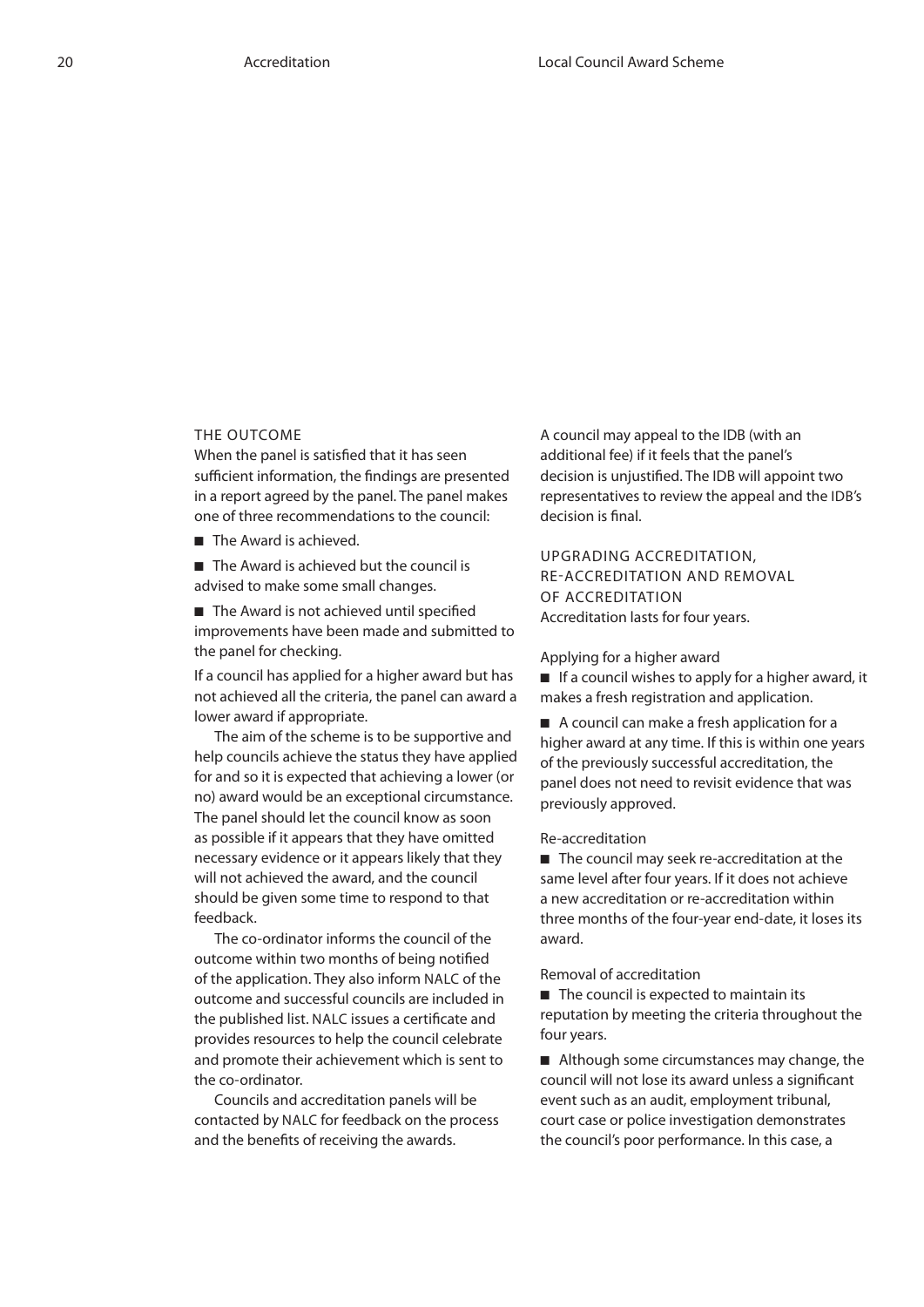panel co-ordinator asks the IDB to appoint two representatives to review the situation. The IDB assesses the severity of the case before deciding whether to impose a sanction which may include the removal

of all awards or returning the council to a lower award.

■ The council can appeal to the IDB if the decision to remove an award is taken in which case two different IDB representatives review the case and their decision is final.

#### **FEES**

There are two fees:

- A registration fee paid to the National Association of Local Councils
- An accreditation fee paid to the organisation responsible for administering the local or regional accreditation process.

The registration fee paid to NALC is £50 paid by all councils for each level regardless of size.<sup>1</sup>

The accreditation fee<sup>2</sup> varies according to:

- the award applied for
- $\blacksquare$  the income of the council<sup>3</sup>
- the council's accreditation history.

|                            | <b>SMALL</b> | <b>MEDIUM</b> | LARGE |  |
|----------------------------|--------------|---------------|-------|--|
| <b>Foundation Standard</b> | £50          | £50           | £50   |  |
| Quality Standard           | £60          | £80           | £100  |  |
| Quality Gold               | £100         | £150          | £200  |  |

The IDB will review fee levels annually.

The fee is reduced by 20% if the council sought accreditation at a lower level within the previous 12 months as the checking process covering criteria for the previous standard requires less work.

<sup>1</sup> All figures quoted are excluding VAT.

<sup>2</sup> The figures quoted are the discounted rates for members of NALC. Both the registration fee and accreditation fee are reduced by 50% for member councils. Non-member councils must pay the full fee ie double the figures quoted in this grid.

<sup>3</sup> Small councils have an annual income of <£25,000. Medium councils have an annual income of £25,000 to £250,000. Larger councils have an income of >£250,000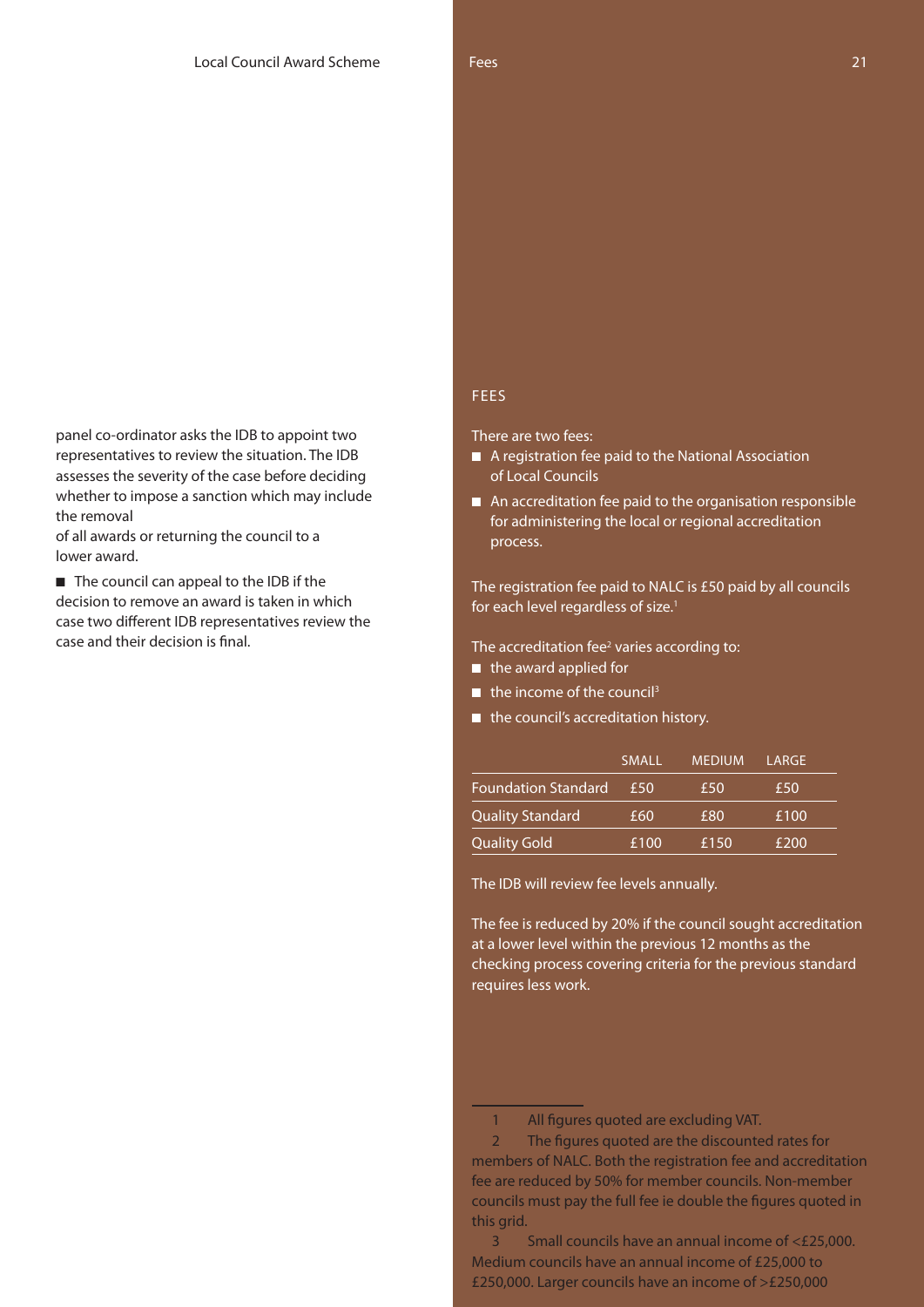### Evaluation and Improvement

The aim of the evaluation and improvement process is to allow councils to feel ownership of the scheme, and to see the scheme changing to meet the feedback and needs expressed by the sector. It should also allow the scheme to be dynamic and able to respond over time to changes in the sector, national policy and other relevant issues.

#### Quality assurance

Twice a year, representatives of the IDB will check at random a small sample of awards by carrying out spot checks of documents and information posted on a council's website. The findings will not affect a council's award but will be used to improve the training for accreditation panels and to inform regular reviews of the scheme.

#### Evaluation

At the end of each accreditation process the council and the panel will be sent a short evaluation questionnaire. This will aim to gather feedback on the process, the criteria, the resources provided by NALC and how they could be improved.

One year after accreditation the council will be contacted again. The council will be encouraged to apply for the next level of award, to make use of the fee discount. The council will also be asked to describe the benefits they have felt from being accredited by the scheme and their feedback on the scheme as a whole.

#### Improvement

The feedback collected will be used to inform improvements to the scheme. The whole scheme, including the content and accreditation process, will be reviewed every six months. These reviews will alternate between:

- A light touch approach only making urgent required changes where these are considered critical to the scheme.
- A wider ranging review aiming to best address collected feedback from all parties.
- The IDB will oversee all changes to the scheme.